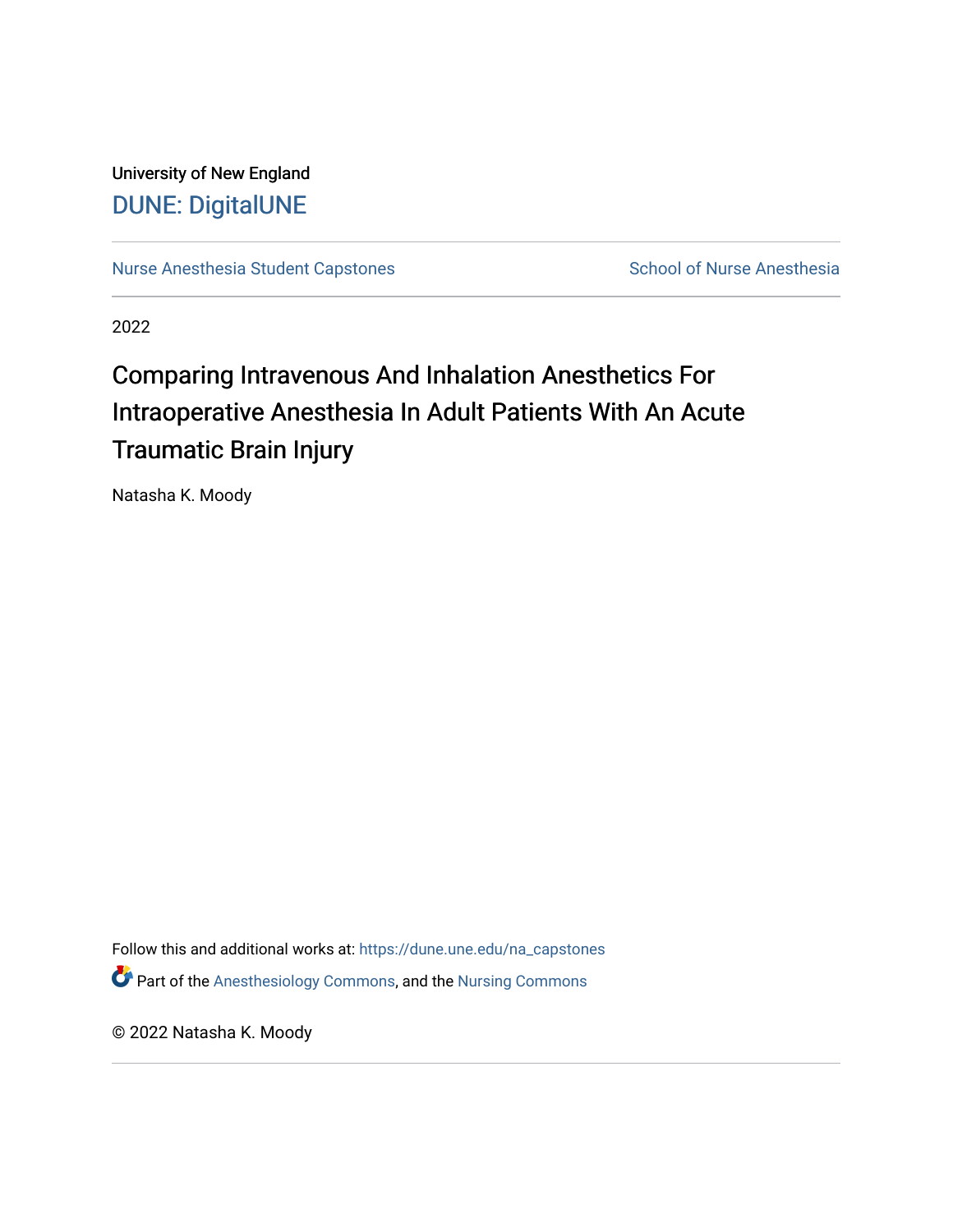# **Comparing Intravenous and Inhalation Anesthetics for Intraoperative Anesthesia in Adult**

# **Patients with an Acute Traumatic Brain Injury**

Natasha K. Moody

Master of Science in Nurse Anesthesia, University of New England

ANE 630A: Research Practicum II

Dr. Elisha Coppens

May 13, 2022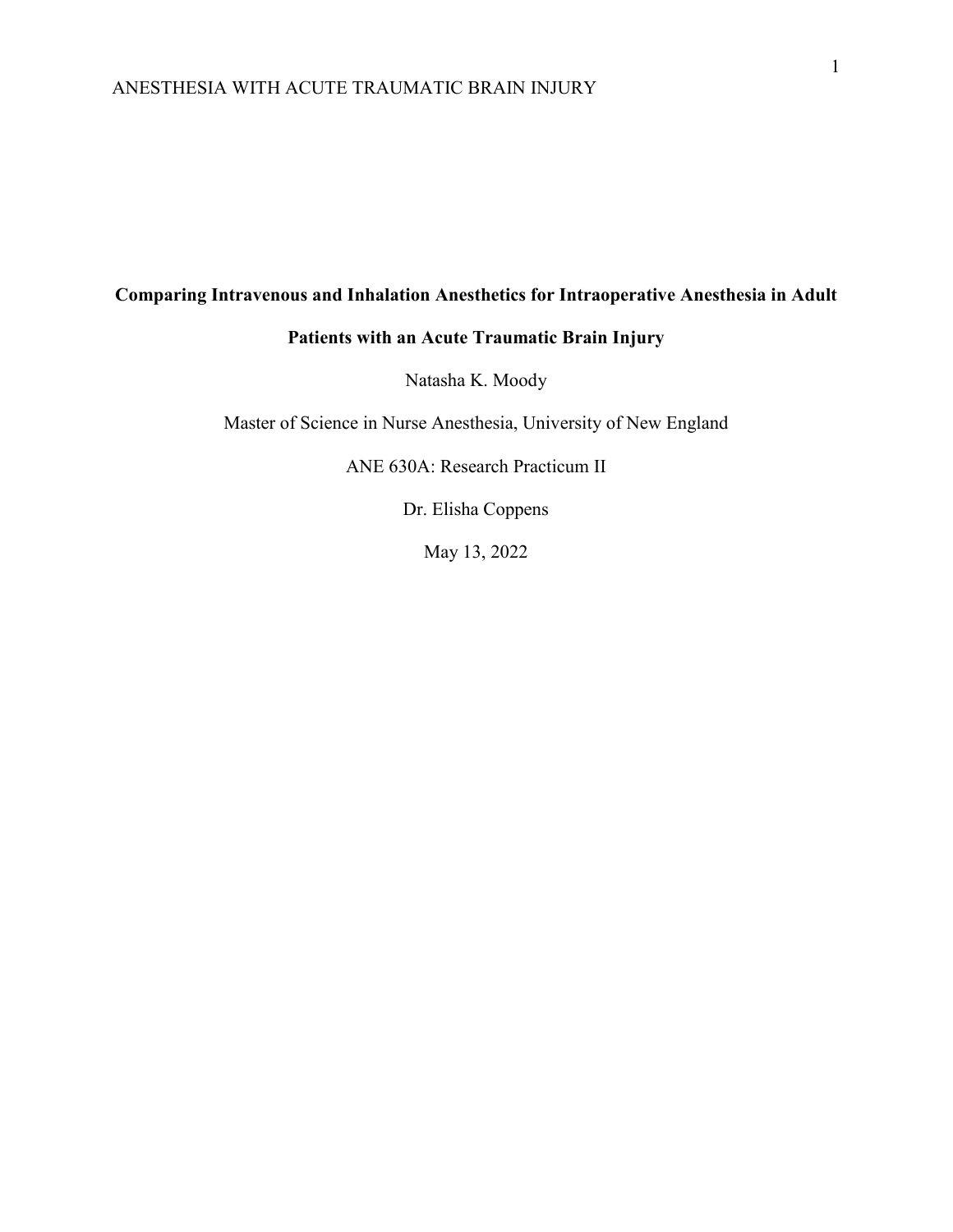#### **Abstract**

As research and science has progressed to further analyze the effects of anesthetics on cerebral physiology, the margin of safety for each anesthetic is reassessed to enhance patient outcomes and recovery. The purpose of this review is to strategically examine and provide updated information on the impact of specific anesthetics administered during the intraoperative period as it applies to patients with acute traumatic brain injury (TBI). In efforts to preserve the cerebral physiology of the patient, current research has identified benefits of administering intravenous over inhalation anesthetics to reduce secondary injuries that have been linked to chronic TBI, morbidity, and mortality. Concentrating on common anesthetics used in the United States of America, research included in this review identified desflurane, sevoflurane, isoflurane, and nitrous oxide as the most studied and accessible inhalation anesthetics for this group of patients during the intraoperative period. Comparatively, intravenous anesthetics propofol, ketamine, benzodiazepines, opioids, and etomidate were more closely evaluated. At the conclusion of this review, the nurse anesthetist will be empowered with current clinical research to make a balanced and informed decision when caring for a patient with acute TBI.

*Keywords:* traumatic brain injury, neuroprotection, anesthesia, intravenous, inhalational anesthetics, halogenated anesthetics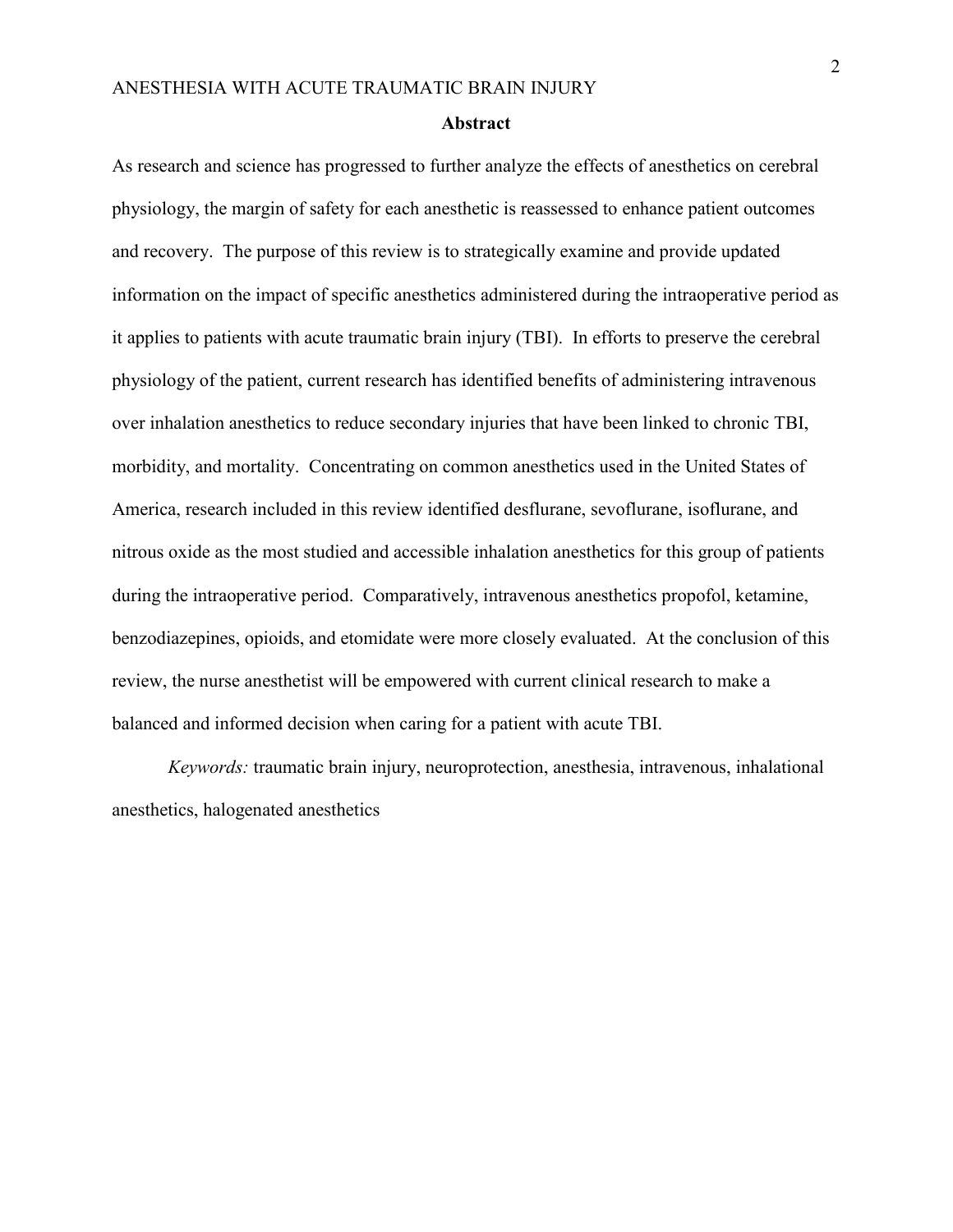## **Comparing Intravenous and Inhalation Anesthetics for Intraoperative Anesthesia in Adult**

#### **Patients with an Acute Traumatic Brain Injury**

A patient presenting with TBI will have varying physical and physiological injuries that present challenges for the nurse anesthetist to provide stabilization or resuscitation efforts. According to Georges and Das (2022), approximately 1.7 million people sustain a TBI in the United States every year. This emphasizes the importance for well-coordinated care to evaluate, manage, and improve patient outcomes. Unique to many other injuries, TBI produces an increased risk for secondary injuries to develop. These secondary injuries may be increased intracranial pressure (ICP), hypoxia, hypotension, hypothermia, electrolyte disturbances, toxic amino acids, oxygen radicals, and more. This insult may occur from the initial injuries or in response to anesthesia or surgical interventions, which highlights the importance of decisions made in the anesthesia care plan. While patients with secondary injuries have exhibited longterm deficits, slower recovery times, and higher morbidity, the implication of this study is to focus on the impact of anesthesia to compare intravenous and inhalational anesthetics and highlight superior anesthetics that reduce these risks and improve patient recovery.

The Brain Trauma Foundation (BTF) produced guidelines to enhance patient recovery from TBI and disclosed that the guidelines were adhered to in only 30% of documented cases indicating that approximately 70% of patients may not be receiving optimal care (Khormi et al., 2020). While patients presenting with an acute TBI require a delicate balance of anesthesia and surgical interventions, considerations for perioperative management need to lessen the medication contribution to secondary injuries while under anesthesia. The long-term impacts of secondary injuries from TBI requires additional research, however studies have found that there is an increased risk for Chronic Traumatic Encephalopathy, chronic neuronal injury, seizures,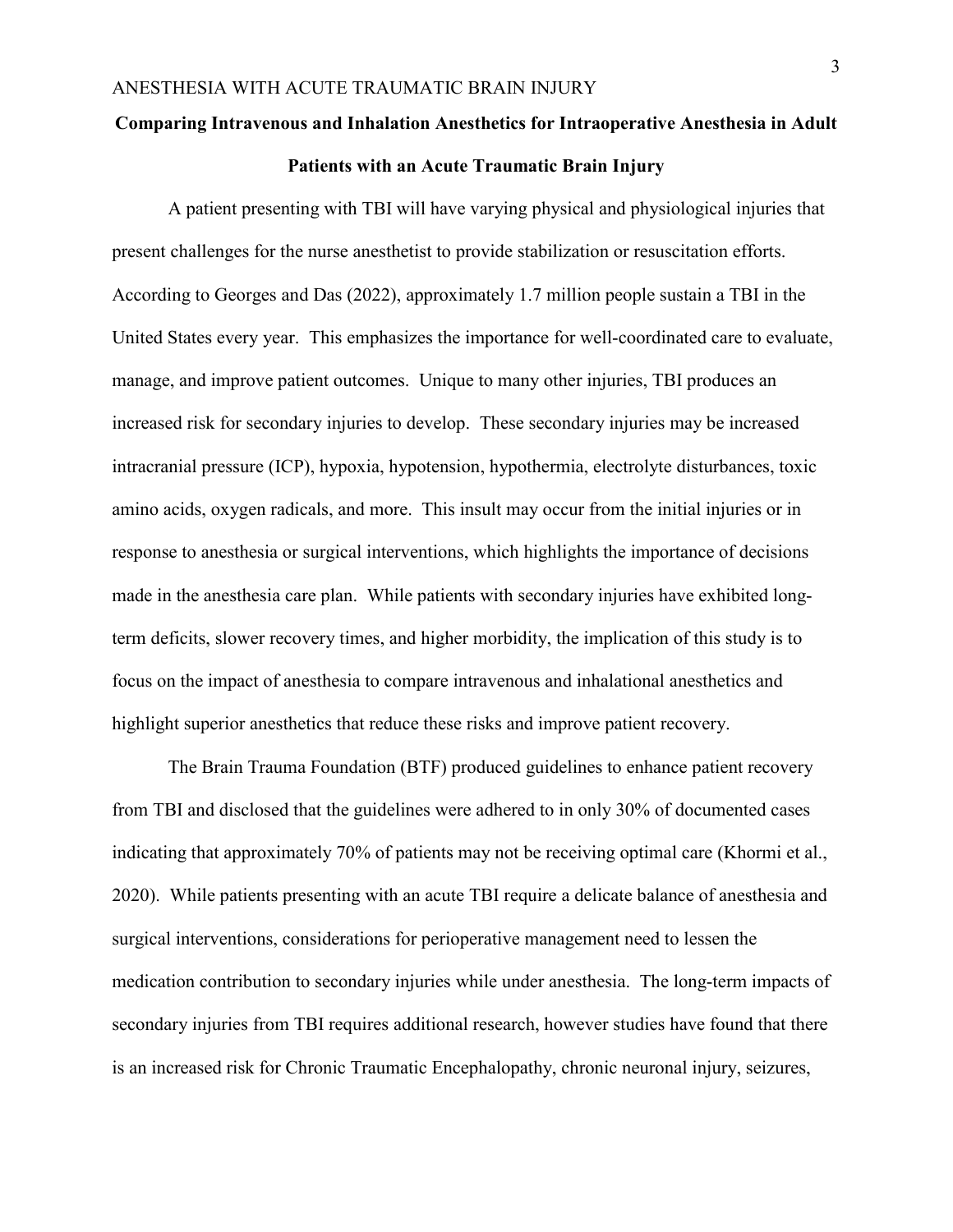subarachnoid hemorrhage (SAH), and death (George & Das, 2022). The chronic neurological changes that occur from secondary injuries of TBI may be preventable with appropriate anesthetic management. Although the major goals of anesthesia remain patient-specific, this level of injury requires delicately tailored medications to optimize the patient's recovery. Exploring anesthetic choices through the intraoperative period, anesthetics that offer neuroprotective benefits will be considered. To focus on current available anesthetics, research was collected on propofol, ketamine, etomidate, benzodiazepines, opioids, sevoflurane, isoflurane, desflurane, and nitrous oxide and compared.

#### **Literature Review**

#### **Methodology**

A computerized, systematic search of the University of New England Library database was performed to include Access Anesthesiology, Access Medicine, CINAHL Complete, Cochrane Database of Systematic Reviews, Lexicomp, MEDLINE, PubMed, Nursing & Allied Health database, Scopus, and UpToDate records. An additional search of Google Scholar was performed. This comprehensive search included keywords *traumatic brain injury, anesthesia, intravenous, inhalational anesthetics, halogenated anesthetics, neurosurgery, neuroprotection, neurotoxicity,* and *neuromonitoring*. Inclusion criteria consisted of the English language, fulltext availability, adult patient population, acute TBI, and review articles published after 2012 with a focus on primary research and systematic literature review articles since 2016. Exclusion criteria consisted of studies older than 2012, languages other than English, and a pediatric patient population. A total of 24 sources were included; six consisted of primary research, six case studies, one meta-analysis, seven systematic literature reviews, two books, and two prospective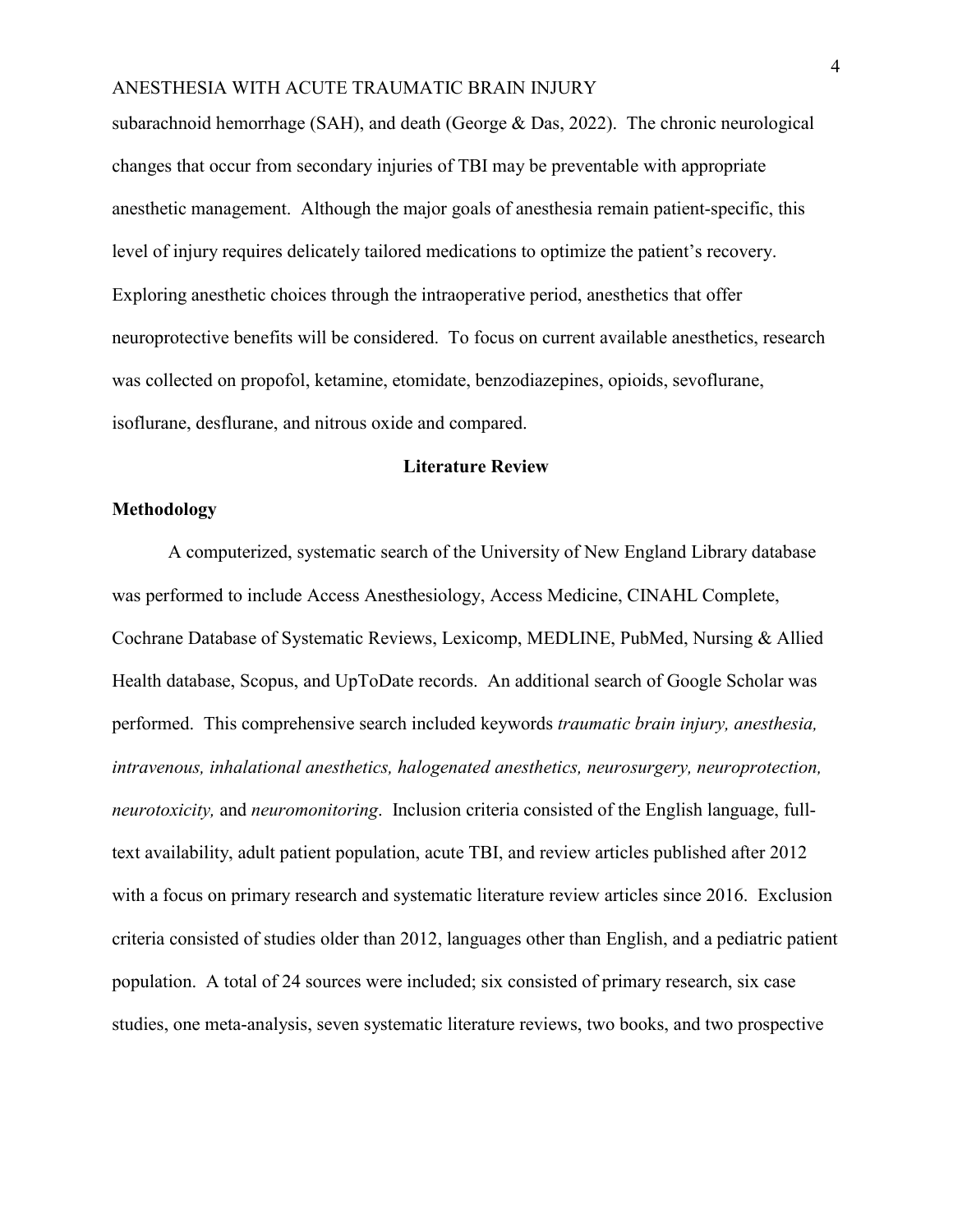articles. Seven of the included articles were supported by data within the Cochrane Database system and cited within the work.

#### **Total Intravenous Anesthesia**

With ongoing advances in research, best practice to improve patient outcomes requires anesthesia providers to consider the advantages of specific available medications. This evidence-based decision should be based on quality, accuracy, and current data that is patientfocused and inclusive of their current injuries. The lack of consistent adherence to the BTF guidelines previously mentioned was correlated with higher rates of mortality and morbidity (Khormi et al., 2020). Consequently, the focus on knowledge of TBI considerations, neuroprotective medications, and individual patient needs necessitate broader reach to healthcare providers. As research expands, the considerations of total intravenous anesthesia (TIVA) and inhalational anesthetic choices aim to promote better outcomes for these patients. The following anesthetics were scrutinized for the safe intraoperative application with acute TBI and evaluated whether current research found improvements in anesthetic practice.

#### *Propofol*

As a widely used intravenous anesthetic, propofol has remained an essential sedative and hypnotic to provide patients with a smooth induction for general anesthesia. It is a phenol derivative emulsion and has many benefits, such as anticonvulsant, antipruritic, anxiolytic and antiemetic properties that can prevent and treat current conditions without the need for additional medications. According to Hausburg et al. (2020), propofol has antioxidant properties and reduces oxidative stress, inflammatory markers, and lipid peroxidation that may arise with general anesthesia. While this article has limited human data, the study showed evidence in a rat model that propofol exhibited evidence of increased survival rate of neurons after a cerebral

5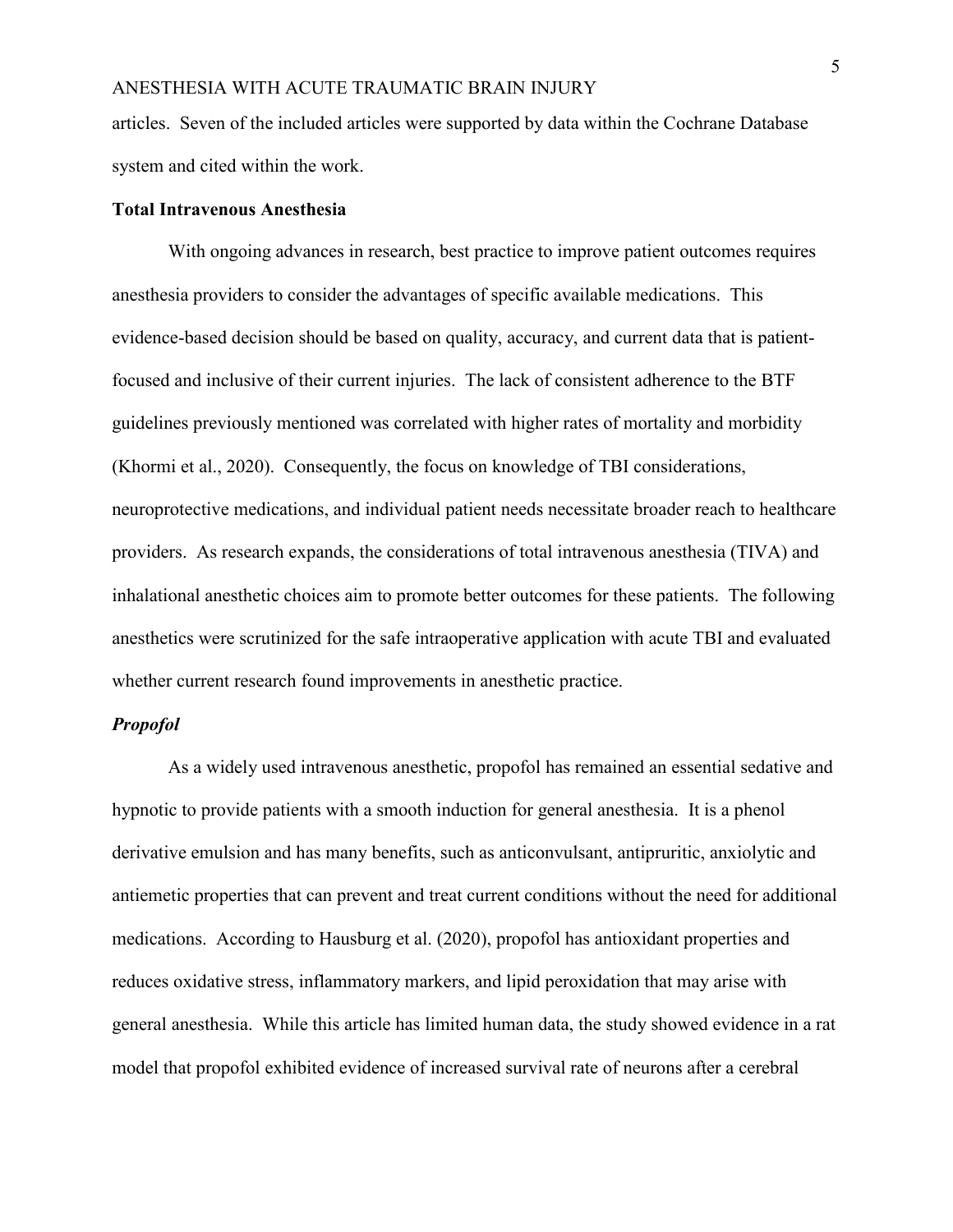ischemic-reperfusion injury. This exhibited a reduction ischemia by 21% in the sample (Hausburg et al., 2020). Although ischemia does not specifically establish evidence of a TBI, the clinical implications are similar; whereas there is an elevated risk for ischemia following a TBI due to decreased cerebral blood flow (CBF) and resulting in secondary injuries (Vella et al., 2017).

Conversely, considerations for a patient with TBI are the side effects of propofol. Specifically, decreases in the following parameters: blood pressure (BP), mean arterial pressure (MAP), preload, contractility, systemic vascular resistance (SVR), cardiac output (CO), CBF, the cerebral metabolic rate of oxygen (CMRO<sub>2</sub>), intraocular pressure (IOP), and ICP (Kannabiran  $\&$ Bidkar, 2018). Given these risks, administering smaller doses to effect during induction is recommended to avoid large changes in hemodynamics, such as blood pressure, and consideration for use in conjunction with compensating medications, such as ketamine, which will be discussed later. According to Carney et al. (2017), there is evidence of morbidity when high doses of propofol have been administered. As a gamma-aminobutyric acid (GABA) receptor agonist, the onset and duration may vary depending on the neurological damage from the TBI (Carney et al., 2017).

#### *Ketamine*

Ketamine is an N-methyl-D-aspartate (NMDA) receptor antagonist that acts on muopioid receptors, muscarinic receptors, and sodium channels to provide patients with analgesia, hypnosis, amnesia, bronchodilation, and both positive and negative inotropic effects (Godoy et al., 2021). There are many benefits of ketamine, such as patients are more likely to retain their respiratory drive, upper airway reflexes, and spontaneous ventilation at low to moderate doses while under general anesthesia and maintaining hemodynamic stability. Evidence has shown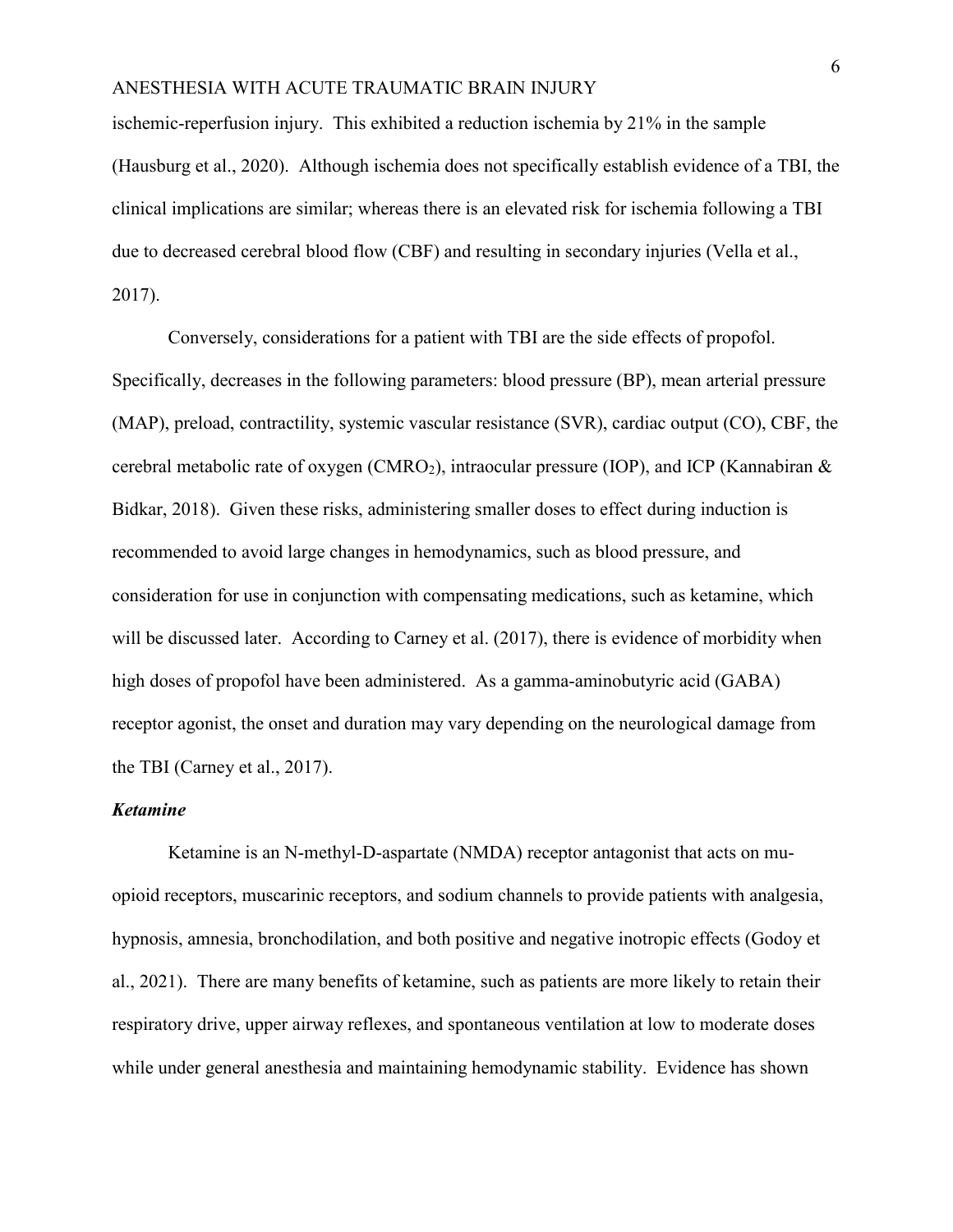that ketamine aids in the prevention of secondary injuries by suppressing the spread of depolarization, which has been shown to result in delayed cerebral ischemia and long-term detrimental effects (Godoy et al., 2020; Madsen et al., 2021).

While the vasodilation that occurs with ketamine increases CBF, CMRO<sub>2</sub>, and cerebral perfusion pressure (CPP), the ICP is usually minimal or unchanged. This is contrary to previous research that suggested ketamine increased ICP, causing detrimental effects. According to recent research, evidence has shown that ketamine causes little to no adverse effects on patient outcomes or mortality and although it may cause temporary ICP changes, the CPP remains unchanged after ketamine administration (Godoy et al. 2020; Bhattacharya & Maung, 2016).

As the use of ketamine has broadened, it has found a place in safe intraoperative management patients. In conjunction with other medications, ketamine promotes the ability to awaken patients intraoperatively for neurological assessments, to maintain hemodynamic stability, to reduce the risk for hypotension, and to promote faster detection of worsening neurological conditions in a patient with TBI (Adams et al., 2017). Ketamine usually preserves or increases MAP and may increase the amplitude of evoked potential monitoring that may be used intraoperatively to monitor neurological electrical activity during the procedure. The effect on EMP should be considered when neuromonitoring is being implemented. There has been no evidence of ketamine affecting the latency of evoked potential monitoring (Adams et al., 2017).

While the uses of ketamine are increasing, the benefits mentioned previously may present contraindications and risks for patients with TBI. In patients with acute TBI, there may also be trauma to other organs that may affect anesthetic metabolism and excretion. Specifically, the liver and kidneys should be assessed due to many anesthetics undergoing hepatic metabolism and renal elimination. According to Godoy et al. (2020), in the presence of hydrocephalus, a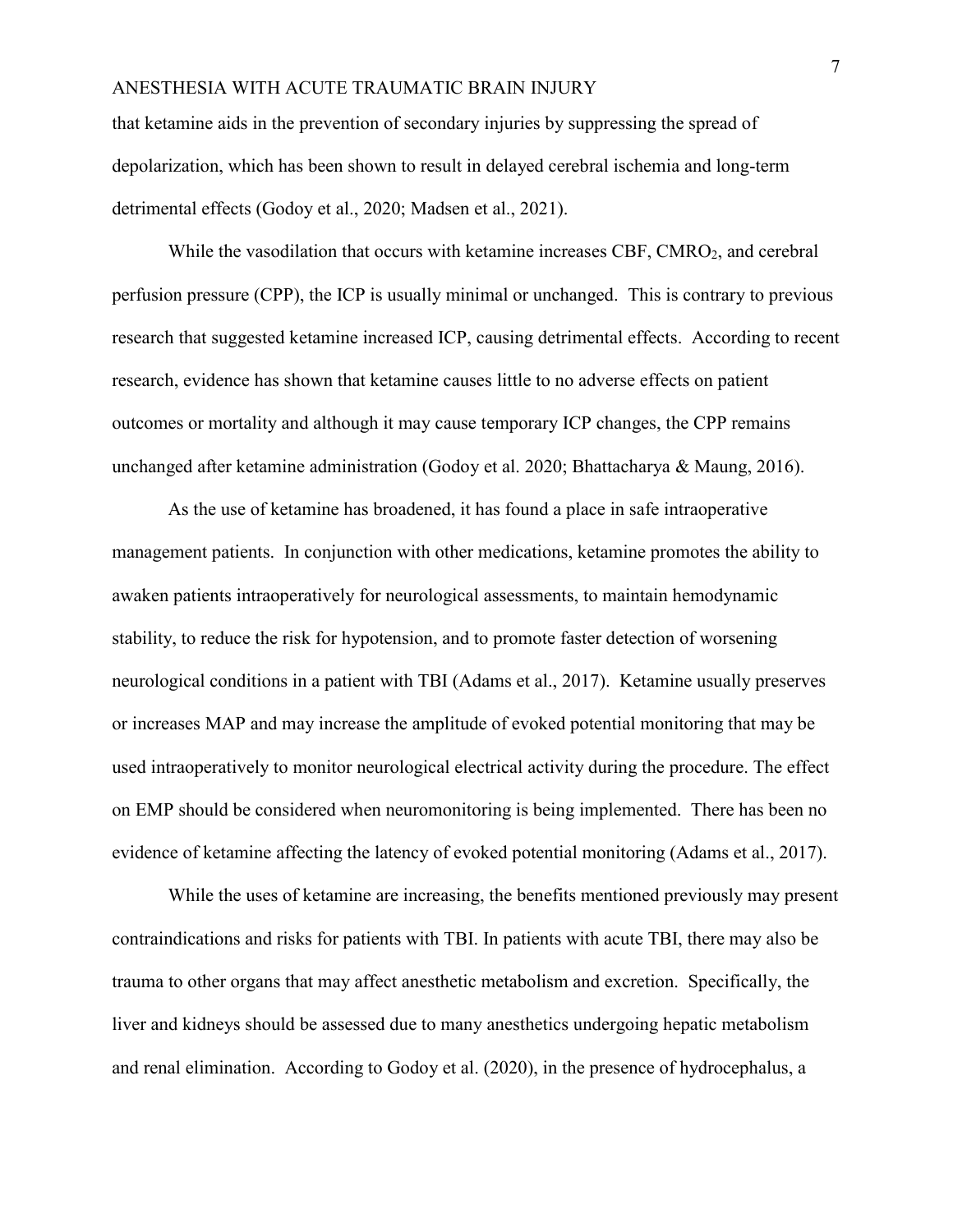current brain aneurysm or the loss of cerebral autoregulation, ketamine could cause detrimental effects. Additionally, nausea, vomiting, dizziness, diplopia, drowsiness, dysphoria, and confusion are side effects that could impact neurological assessments and increase the neurological risk for increased ICP.

#### *Benzodiazepines*

The most common medication administered for TBI is midazolam, although diazepam and lorazepam are included in this class. The primary distinction is the faster onset and shorter duration of 30-60 minutes of midazolam in comparison to up to several hours of duration by other benzodiazepines in its class. According to Kannabiran and Bidkar (2018), midazolam offers anticonvulsant properties by increasing the seizure threshold, causing sedation, decreasing MAP, decreasing CBF, CMRO<sub>2</sub>, and CBF, causing anterograde amnesia, and having little to no impact on ICP, CPP, and CO. As an adjunct to ketamine, midazolam is commonly administered to reduce the risk for emergence delirium and hallucinations associated with larger doses of ketamine. Moreover, patients with TBI have an increased risk for agitation and delirium from the neurological injury, and they require a balanced anesthetic technique to promote a safe and smooth emergence. Therefore administering midazolam offers direct and indirect benefits to these patients (Bhattacharya & Maung, 2016; Capizzi et al., 2020). Additional considerations for administering midazolam while under general anesthesia are that they may cause increased heart rate, transient hypertension, and the reduction in airway reflexes and activity that may lead to a dose-dependent transient apnea or ventilatory depression. While these effects may not be contraindicated if the patient will be mechanically ventilated and adjunct to other anesthetics, the effects may increase the risk for aspiration if a rapid sequence induction is required.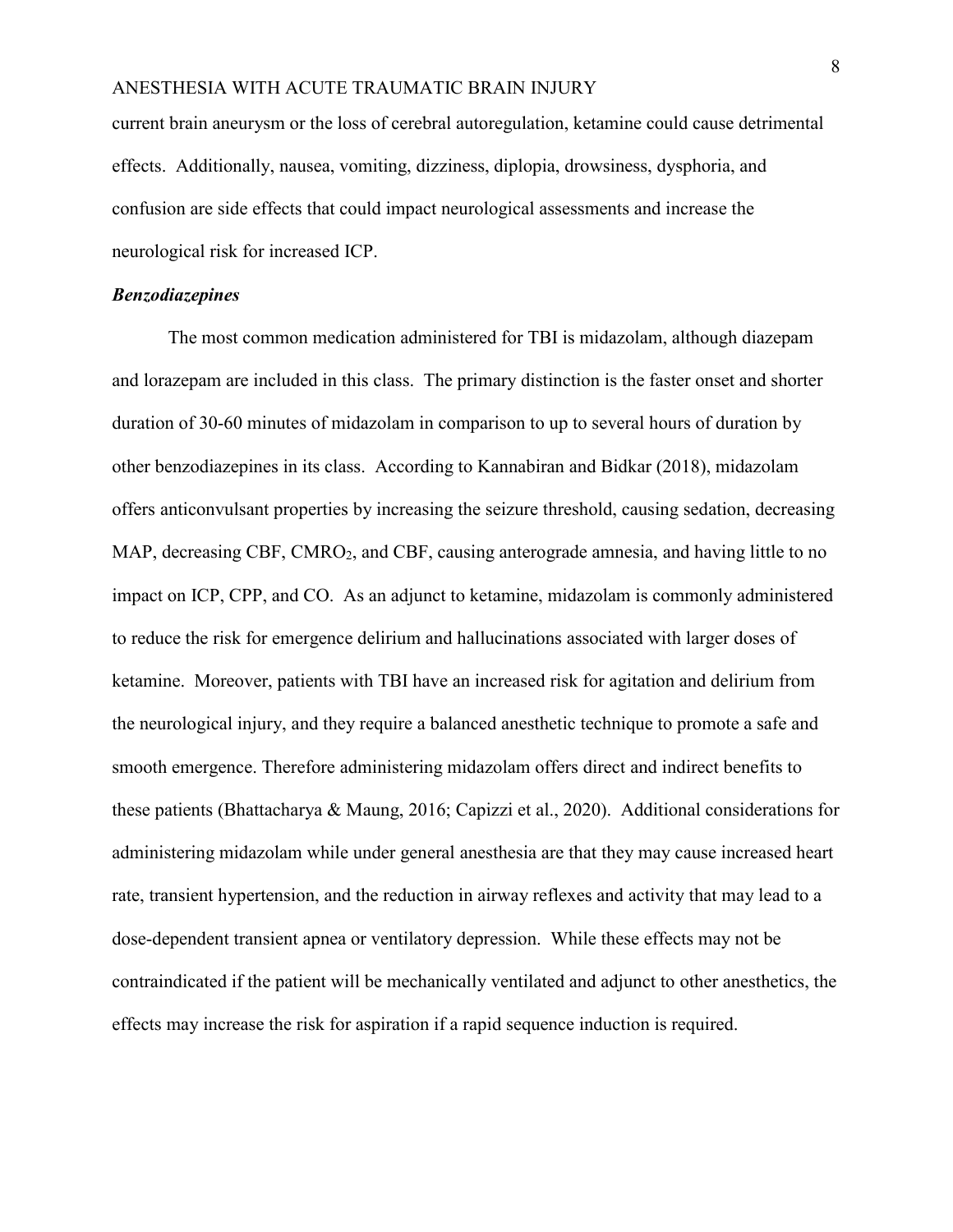#### *Opioids*

As important adjunct medications in anesthesia, opioids utilized frequently with an acute TBI are fentanyl and remifentanil. According to Kannabiran and Bidkar (2018), both opioids were found to be equally effective when utilized with TIVA for a neurosurgery case, however, remifentanil exhibited remarkable patient recovery and cough suppression when given at greater plasma concentrations. Remifentanil reduced the risk for increased ICP and secondary injuries upon emergence from anesthesia. While exclusive opioid administration offers analgesia, sedation, and dose-dependent respiratory depression, it also reduces the sympathetic response to laryngoscopy and surgical stimulation that could result in secondary injuries. In combination with other induction medications, such as propofol, optimal surgical conditions can be achieved by the opioids providing a fast onset, short duration, and analgesic properties not provided by induction medications. Furthermore, administering opioids may also produce decreased MAP, CBF, CPP, ICP and  $CMRO<sub>2</sub>$ ; therefore, the current condition of the patient influences the use and doses of opioids. If EMP monitoring is used intraoperatively, opioids are generally acceptable as they do not affect the amplitude and only cause modest increases to latency (Kannabiran & Bidkar, 2018). However, patients with an acute TBI may have a more permeable blood-brain barrier (BBB) from the trauma endured which may lead to increased opioid distribution, therefore decreased doses of opioids should be considered (Adams et al., 2017).

#### *Etomidate*

As a GABA-mimetic hypnotic medication, etomidate is an induction anesthetic that offers sedation with a rapid onset of less than 30 seconds and provides little to no cardiac depression with induction of anesthesia. This can be beneficial for a patient who cannot tolerate mild hypotension. Etomidate is a common anesthetic administered for a more balanced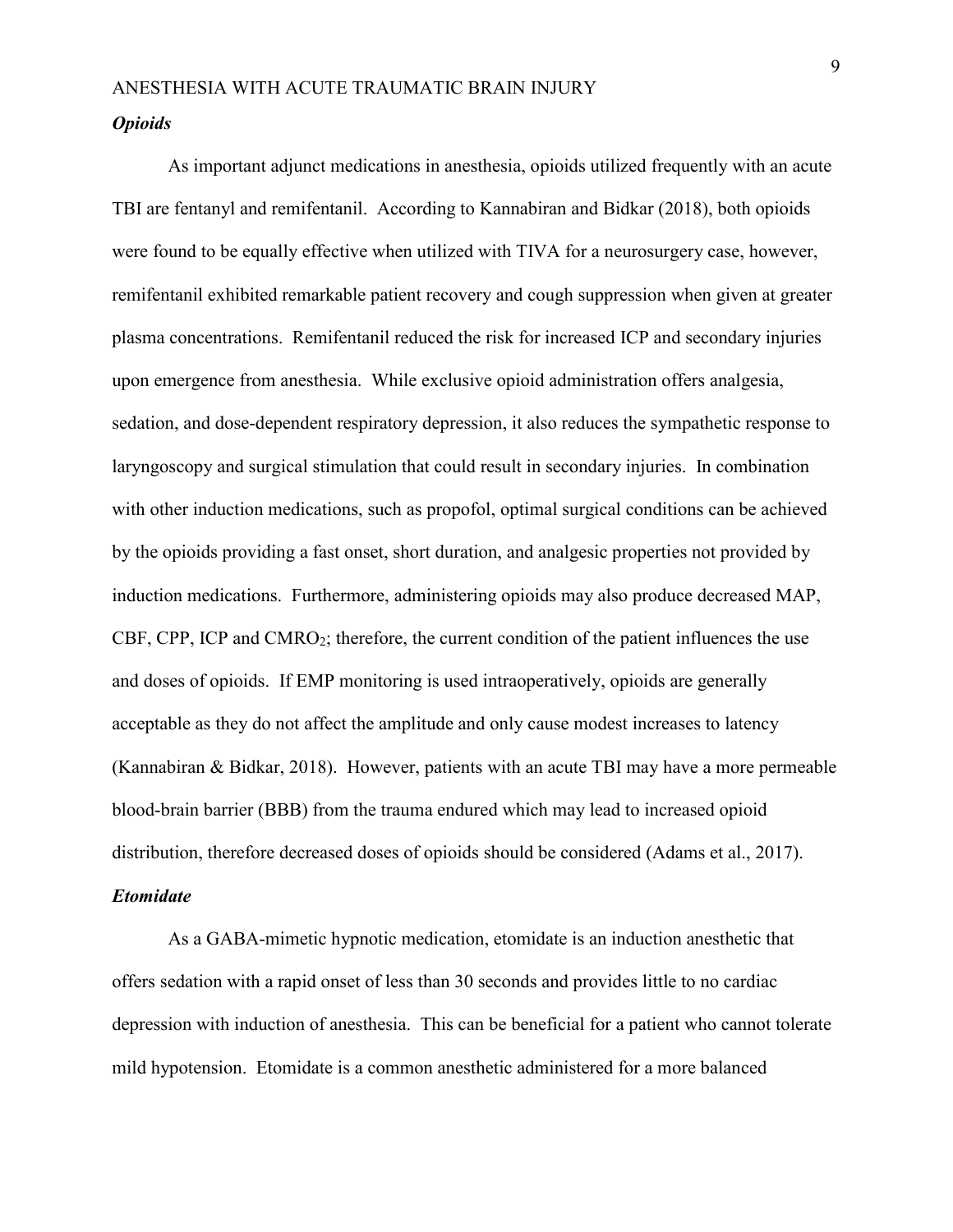induction of anesthesia (Bhattacharya & Maung, 2016). The benefits of etomidate include decreased oxygen consumption, ICP, IOP, and CMRO<sub>2</sub>. With a duration of less than ten minutes, etomidate causes minimal respiratory depression, which reduces the risk for hypoventilation, hypercapnia, ischemia, and hypoxia. With other induction medications, these effects can cause cascade of effects that can lead to secondary injuries (Georges & Das, 2022).

Etomidate will significantly decrease amplitude and moderately increase the latency of neuromonitoring if EMP is being used and should be considered (Kannabiran & Bidkar, 2018). The short duration of etomidate may deem this side effect inapplicable and further research into neuromonitoring may be necessary to consider this an intraoperative concern. Additional considerations for a patient with TBI are a history of Addison's disease, porphyria, or evidence of sepsis, as etomidate can exacerbate these symptoms of adrenal insufficiency.

Important to the patient with TBI, etomidate causes decreased CBF, cerebral metabolic rate, oxygen consumption, increased CPP, nausea and vomiting, adrenal suppression, and myoclonus that can appear seizure-like (Kannabiran & Bidkar, 2018). This effect may be minimized by pre-medicating with midazolam and fentanyl.

#### **Inhalational Agents**

#### *Desflurane*

Even as the fastest inhalational anesthetic in use, desflurane is not always the first-line agent for anesthesia despite its low blood-gas and oil-gas partition coefficient. While it offers both neurological and cardiac protection, the disadvantages of desflurane can be detrimental for patients with TBI. As an airway irritant, this pungent agent can induce coughing, breath holding, laryngospasm, copious secretions, and hypoxia that increase the risk for secondary injuries. Additionally, reflex tachycardia and hypertension were also noted to occur from the sympathetic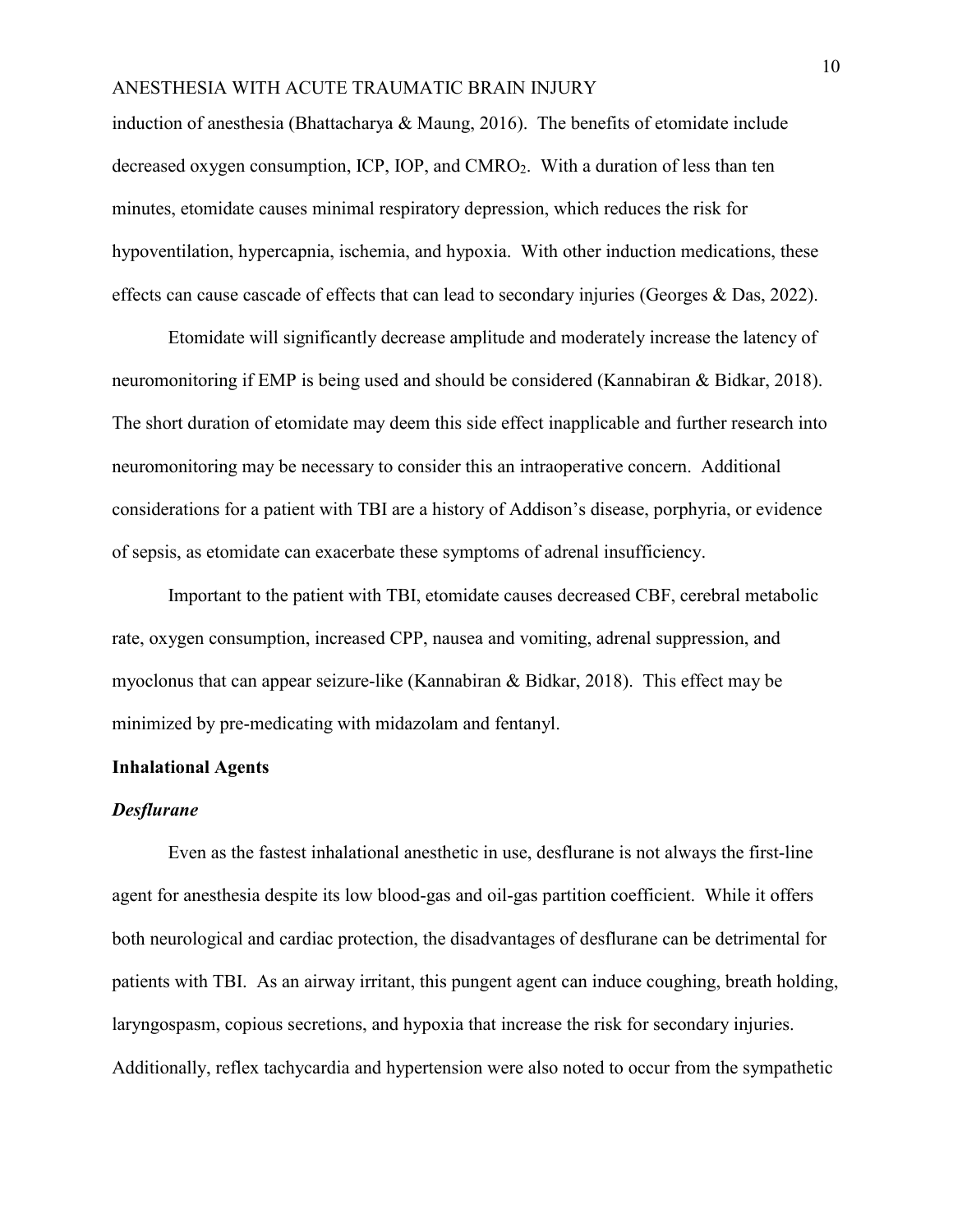stimulation of desflurane, all of which present severe consequences for a patient with an acute TBI (Nagelhout & Sass, 2018). According to Kannabiran and Bidkar (2018), desflurane has been shown to decrease MAP and CMRO<sub>2</sub> and increase CBF, CPP, and ICP. Nonetheless, research has shown evidence of desflurane providing neurovascular protection in cases of neurological trauma by protecting against decreased cerebral ischemia. While the protective mechanisms remain unclear, research by Jayaraman et al. (2021) supported additional data on these neuroprotective benefits. While this study revealed favorable strengths for desflurane administration for patients with TBI, it is noted that the mechanisms of action, therapeutic window, and long-term neurological effects of desflurane on this group of patients are not clearly understood and remains a weakness for safe clinical application.

#### *Sevoflurane*

Sevoflurane is a common inhalation agent with a moderate blood-gas and oil-gas partition coefficient with a rapid onset and offset. As a non-pungent inhalation anesthetic, it is a worthy option for inhalation induction and patients with reactive airway disease, providing beneficial bronchodilation and the least amount of airway irritation among its counterparts. Furthermore, research data has shown sevoflurane to decrease MAP and  $CMRO<sub>2</sub>$  and increase CBF, CPP, and ICP (Kannabiran & Bidkar, 2018). Like desflurane, sevoflurane also helps attenuate large vessel vasospasms and thrombosis induced by SAH.

The neuroprotective benefits of sevoflurane make it an ideal inhalational anesthetic for patients with TBI. According to Wang et al. (2021), sevoflurane exhibited evidence of neuroprotection as it suppressed TBI-induced neuronal apoptosis, delayed neuronal changes, and reduced excessive autophagy that can produce hypoxic-ischemic brain injuries. Furthermore, increased BBB permeability and increased brain water that occurred with an acute TBI were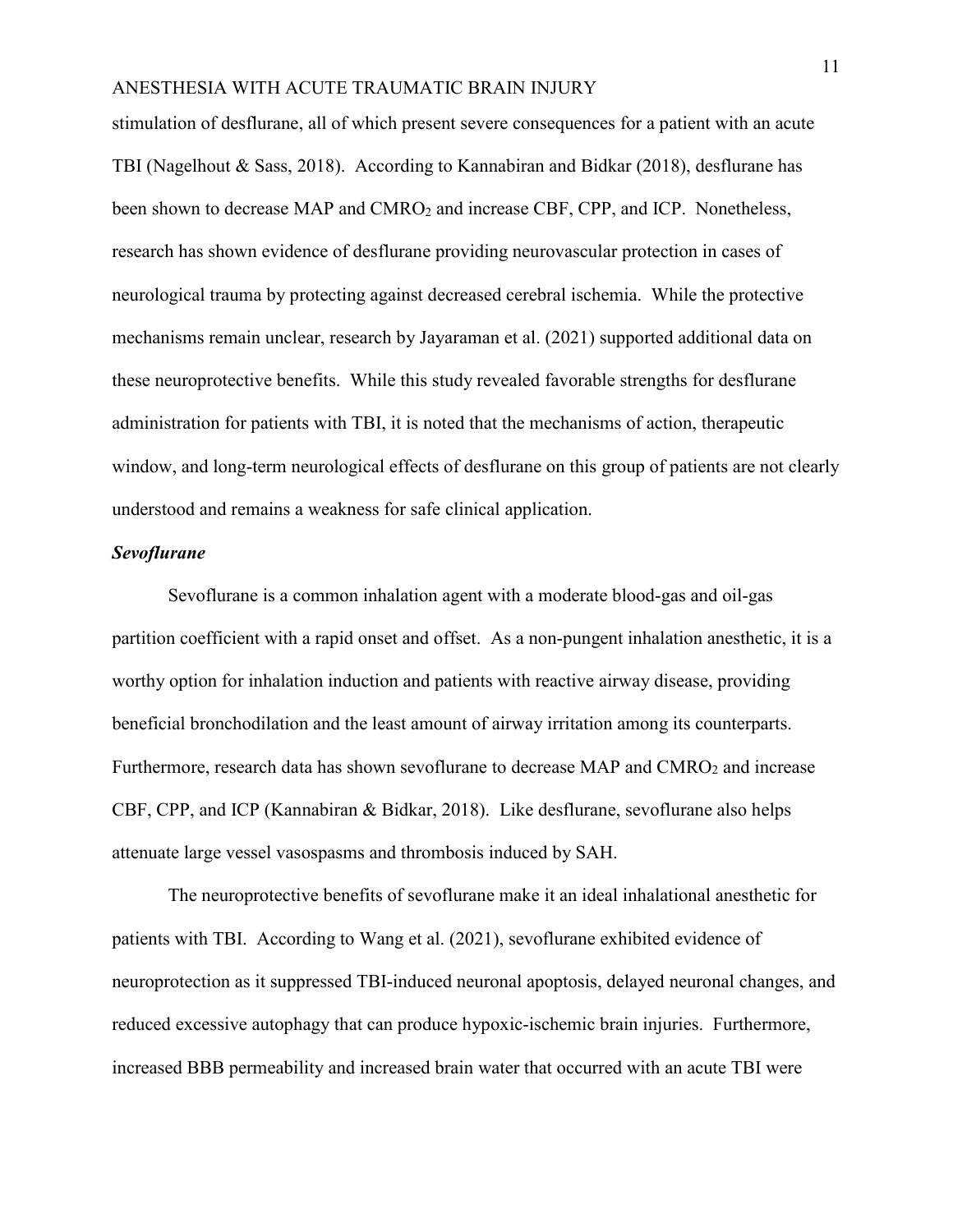observed, and these effects improved or reversed by administration of sevoflurane in the sample of rats used in this clinical study. While this research tested sevoflurane administration at different concentrations, the limitations include the non-human samples and lack of identifiable influences on secondary injuries during the recovery period. It was not evident what minimum alveolar concentration (MAC) was considered therapeutic or ideal to achieve these results.

#### *Isoflurane*

Chemically similar to desflurane, isoflurane is minimally metabolized, but its effect has a slower onset and offset attributed to being more soluble than the other inhalation anesthetics; the blood-gas and oil-gas partition coefficients of isoflurane are higher than many other inhalation agents. Isoflurane has shown evidence of neurovascular protection in cases of neurological trauma by protecting against delayed cerebral ischemia (Jayaraman et al., 2021). Isoflurane has also shown evidence of reducing or preventing neuronal apoptosis, BBB disruption, and inflammation through neuroprotective mechanisms in studies with mice models. According to Bhattacharya and Maung (2016), isoflurane was also recognized to inhibit cellular apoptosis via the cytokine cascade. While shown to increase membrane fluidity, it also exhibited limited effects on ischemic or hypoxic events following a SAH. Although the mechanism of action appears to be similar between isoflurane and sevoflurane, the evidence requires additional investigation (Altay et al., 2020). This data has been exhibited during a predictable brain injury with ischemia for pre-operative treatment, which would not be a typical application for anesthesia although this application has shown isoflurane to modulate excitotoxicity.

#### *Nitrous Oxide*

As a rapid onset inhalation anesthetic, nitrous oxide has a low blood-gas and oil-gas partition coefficients and intraoperatively has a relatively fast onset and offset. While it provides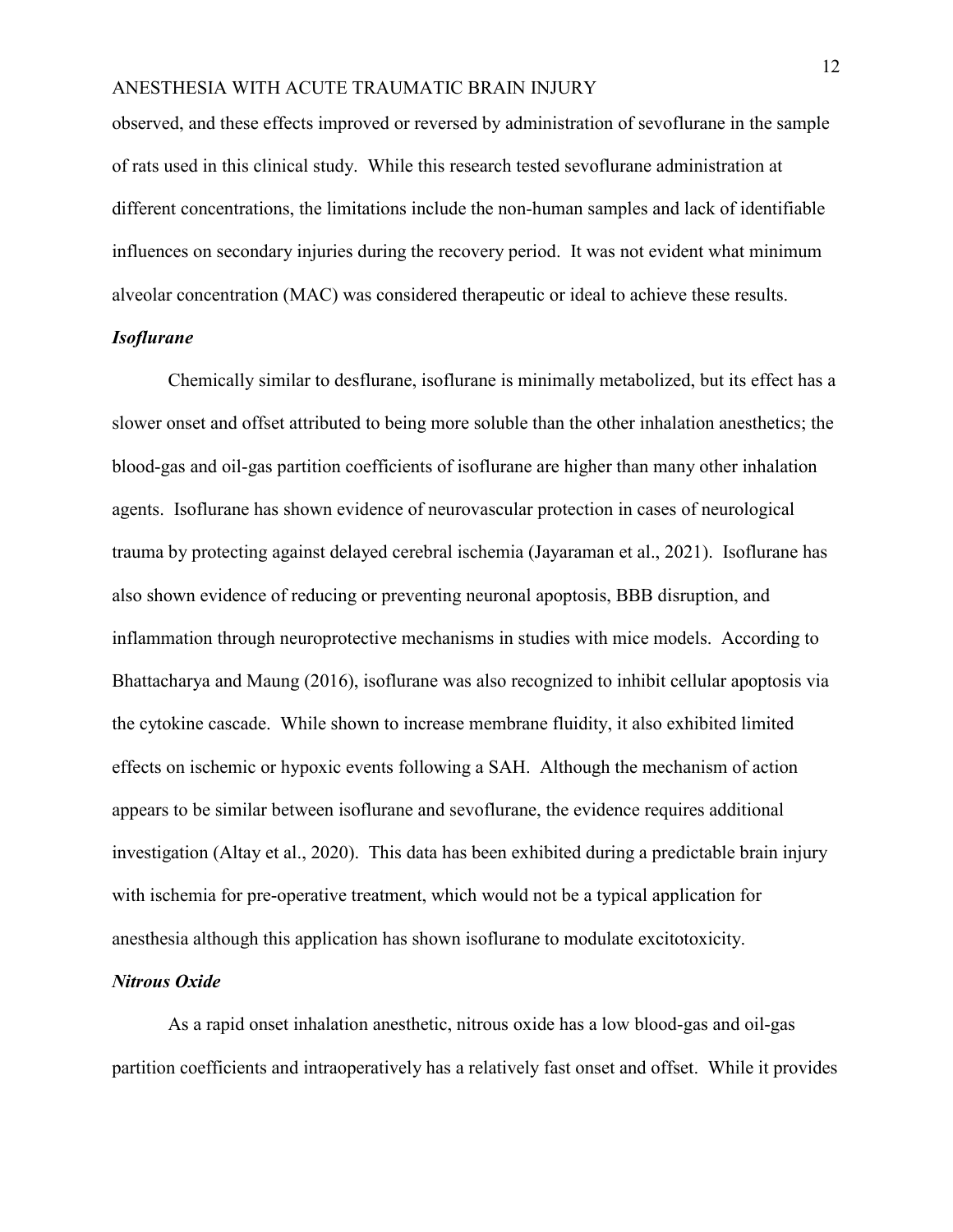analgesic properties, data revealed that it was not the ideal inhalation agent to be used for these patients. Specifically, the research identified nitrous oxide to cause cerebral dilation and increase the risk for patients with acute TBI to experience increased ICP, creating precarious conditions to develop secondary injuries. In fact, it was suggested that due to these risks, nitrous oxide should not be administered (Bhattacharya & Maung, 2016). Nonetheless, nitrous oxide had little or no effect on MAP, decreases CBF and CO, increases CBF, HR, and SVR, and has variable effects on CMRO2. Additionally, data showed that nitrous oxide decreased amplitude in EMP monitoring, but did not affect latency (Kannabiran & Bidkar, 2018; Nagelhout & Sass, 2018).

#### **Increased Risk Factors Associated with TBI**

While the medications researched in this review are administered every day in anesthesia, the margin of safety is variable as it applies for each patient, condition, and setting in which it is given. For this review, each anesthetic was assessed through a unique focus on how safe it is for use intraoperatively for patients experiencing an acute TBI. Consequently, many of the common anesthetics are not ideal. Although the neurological insult from a TBI can be difficult to manage, the priority for the nurse anesthetist is to return or maintain hemodynamic stability and prevent secondary injuries from occurring. Additional known secondary injuries associated with are hemorrhage, edema, reduced CBF, ischemia, stroke, and permanent neuronal deterioration (George & Das, 2022). Although conditions and risks are as unique as the patient, mechanisms that increase the risk for ischemia have been identified as the main source of secondary injuries. In fact, studies have shown that ischemic injuries will expand if reperfusion does not occur within four-to-six hours from the initial insult (Hausburg et al., 2020). According to Jayakumar et al. (2021), this is circumvented by decreasing ICP, promoting brain relaxation, and promoting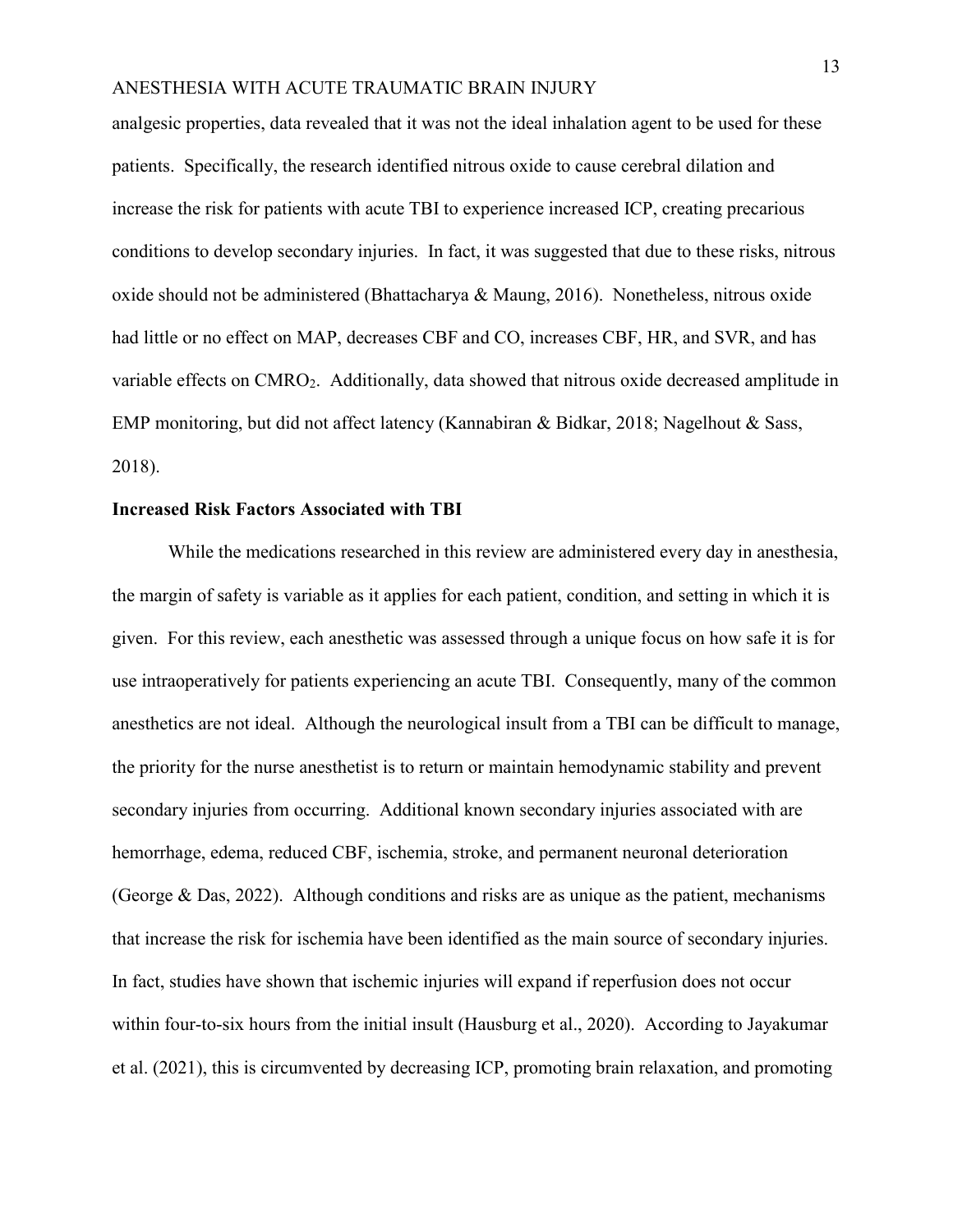a situation for hemodynamic balance. The sequelae from TBI can also be avoided with adjunctive interventions to follow.

#### *Adjunct Interventions to Aid Anesthesia Choice*

While the knowledgeable provider will be ready to manage anesthetic choices for these patients, specific interventions have been adapted into practice with positive results to reduce secondary injuries from acute TBI. These interventions include ventilator settings, head elevation, temperature control, CT imaging, ventricular drainage, intermittent hyperosmolar therapy, mannitol/furosemide administration, plasma administration, neuromonitoring, maintaining blood glucose levels under 200 mg/dL, and invasive hemodynamic monitoring, such as an arterial line, CPP, ICP, and advanced cerebral monitoring (Carney et al., 2017; Bhattacharya & Maung, 2016). Robba et al. (2021) identified that lung injuries are a common secondary injury following a TBI. Although many of these patients require mechanical ventilation, it is unclear in this study whether it is due to ventilator settings or the inflammatory response from the trauma. Wettervik et al. (2019) provided additional research that mild hyperventilation resulted in improved pressure autoregulation, cultivating improved conditions for the patient to recover. Although these interventions are not the focus of this review, considering these strategies to reduce secondary injuries may aid in guiding the anesthetic choices. During the acute phase of care patients with TBI are usually most susceptible to secondary injuries and anesthetic decisions include whether it is in the best interest to postpone diagnostic or elective procedures (Abcejo et al., 2017).

#### *Intravenous vs. Inhalation Anesthetics*

As anesthesia impacts vital signs and hemodynamics in a healthy patient, maintaining balance and reducing the harmful effects of anesthetic choices are important goals in anesthesia.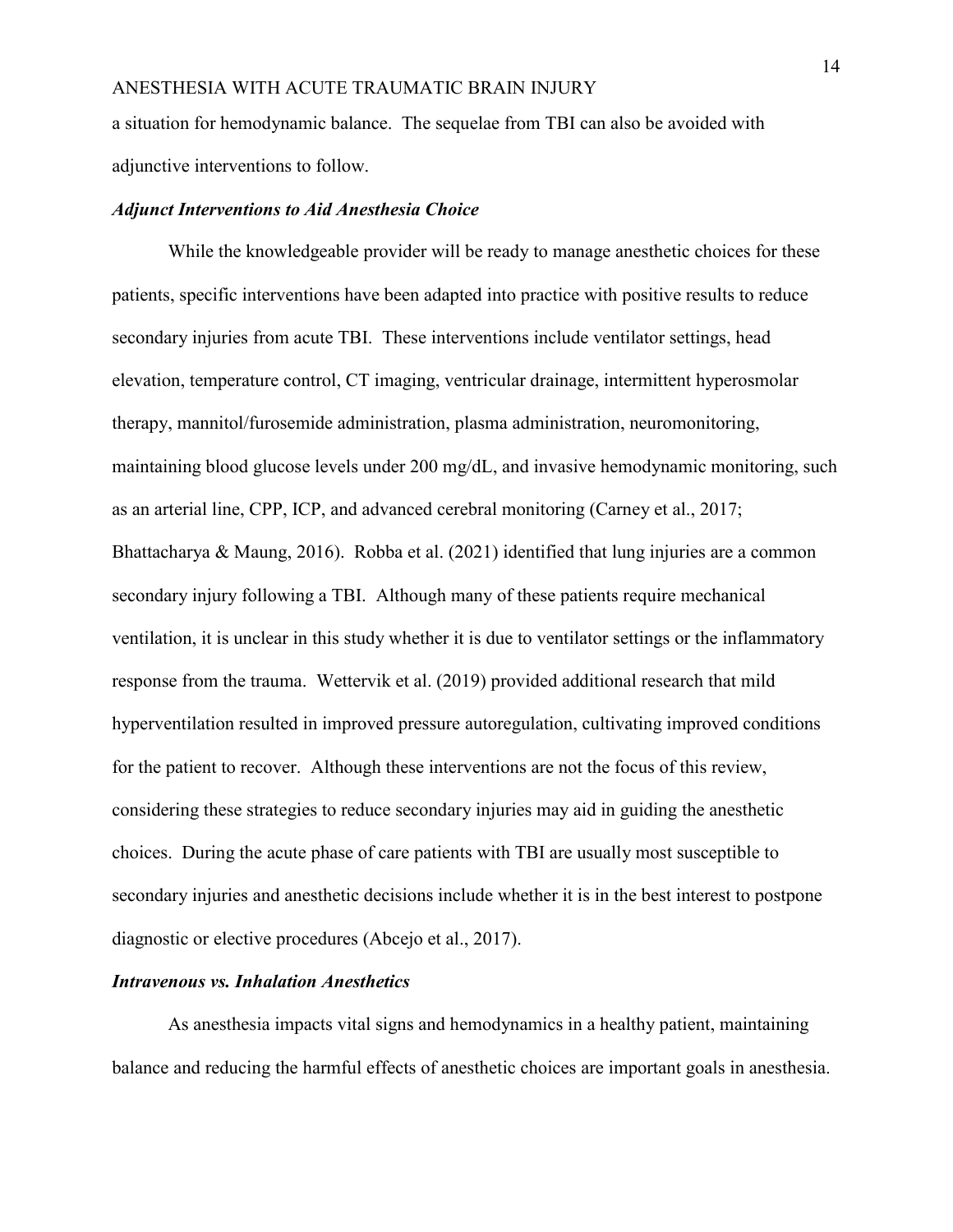Additionally, acute TBI can often alter the MAP, CPP, ICP, CBF, CMRO<sub>2</sub>, and inflammatory response. Consequently, the risks and benefits of intravenous and inhalation anesthetics were compared.

**Intravenous Anesthesia.** A case report evaluated the post-operative status of a patient with acute TBI complaining of an unexplained severe headache relieved by local anesthetics (Robb, 2018). While the anesthetics used intraoperatively and postoperatively were not disclosed, the results exhibited positive results for the patients and can influence the important use of local anesthetics for neurotrauma. In comparison to inhalational anesthetics, TIVA has shown to have an abundance of benefits in managing anesthesia for patients with acute TBI as shown in Table 1 (Kannabiran & Bidkar, 2018). With the use of controlled infusions, effects are titrated to relax the brain with unawareness, analgesia, and hypnosis. Without the influence of ventilator settings and respiratory function, TIVA provides more target-controlled anesthesia to maintain the necessary sedation, analgesia, and amnesia to support safe surgical conditions for both the patient and the surgical team.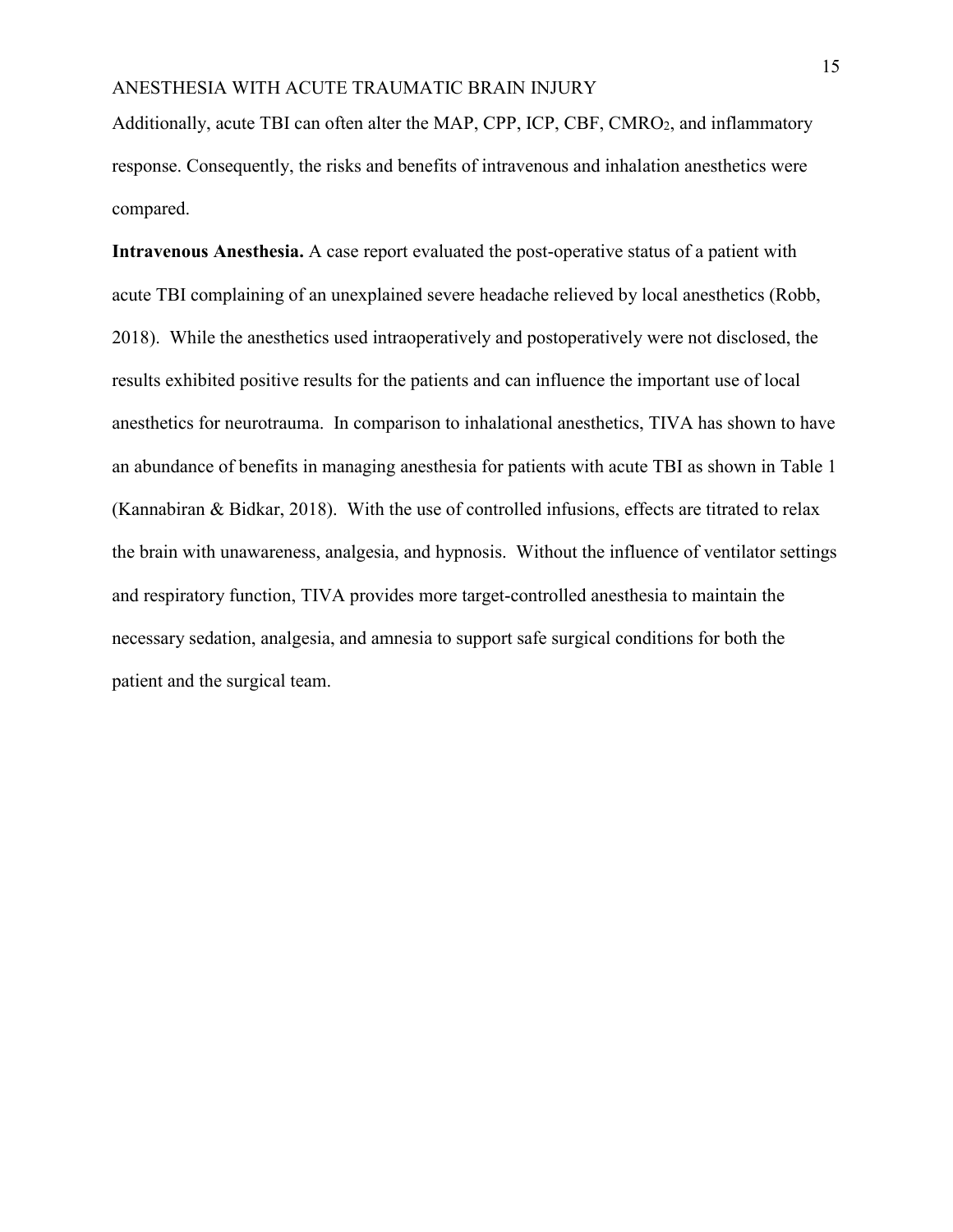#### **Table 1**

| Intravenous     | <b>MAP</b>     | <b>CBF</b> | <b>CPP</b>     | <b>ICP</b>              | CMRO <sub>2</sub>                             |
|-----------------|----------------|------------|----------------|-------------------------|-----------------------------------------------|
| agent           |                |            |                |                         |                                               |
| Propofol        | UUU            | UUU        | 介介             | $\Downarrow \Downarrow$ | UUU                                           |
| Etomidate       | $0 - \sqrt{ }$ | UUU        | 介介             | UUU                     | $\Downarrow \Downarrow \Downarrow \Downarrow$ |
| Ketamine        | 介介             | UUU        | ⇓              | 介介介                     | ⇑                                             |
| Benzodiazepines | $0 - \sqrt{ }$ | ⇒          | ⇑              | $\boldsymbol{0}$        | ⇓⇓                                            |
| Opioids         | $0 - \sqrt{ }$ | ⇓          | $0 - \sqrt{ }$ | $0 - \sqrt{ }$          | ⇓                                             |

#### *Intravenous Agent Effects on Hemodynamics*

*Note:* This table demonstrates the physiological changes that was collected from research data on intravenous anesthetics neurosurgery procedures. Adapted from Kannabiran, N., & Bidkar, P. U. (2018). Total intravenous anesthesia in neurosurgery. *Journal of Neuroanaesthesiology and Critical Care*, *5*(03), 141-149.

Furthermore, the side effects of intravenous anesthetics, such as cough suppression, reduce the risks for secondary injuries (Kannabiran & Bidkar, 2018). While a detrimental side effect of inhalation agents is a dose-dependent cerebral vasodilation that results in increased ICP, a balanced TIVA will facilitate adequate hemodynamics to maintain perfusion and reduce risks for bleeding and secondary injury. As data revealed that TIVA provided higher quality of hemodynamic management in comparison to inhalation anesthetics, specific intravenous agents, such as propofol, provide a dose-dependent decrease in ICP, CBF, and CMRO<sub>2</sub> (Jayakumer et al., 2021). Additionally, propofol demonstrated renoprotection, immunomodulation, and protection against cellular apoptosis and ischemia.

**Inhalation Anesthesia.** While the blood-gas and oil-gas partition coefficients vary between inhalation anesthetics, the significant delay in emergence creates additional challenges when neurological assessments are pertinent to assess for secondary injuries. In consideration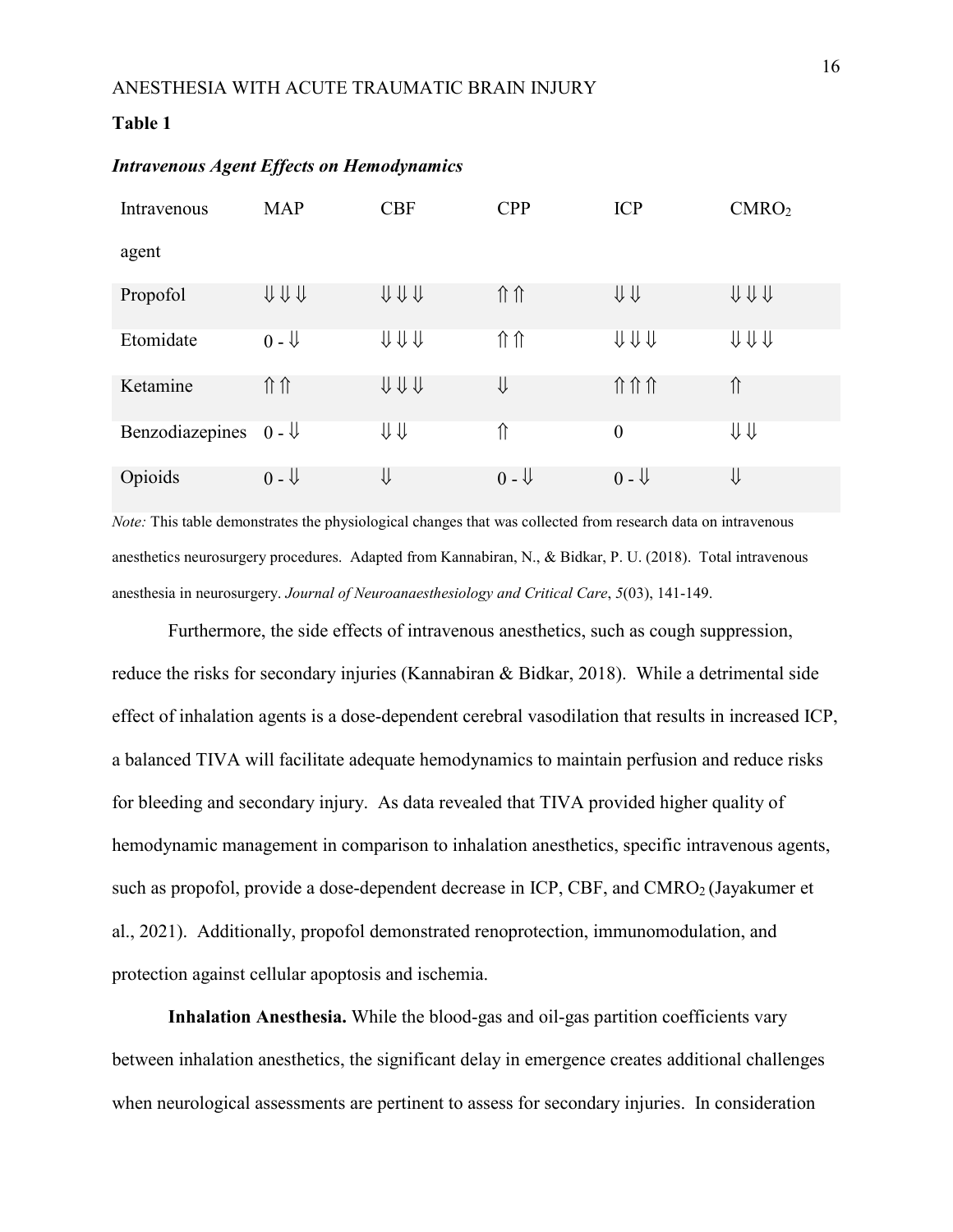for using inhalation anesthesia, the ideal MAC for inhalation anesthetics was evaluated. Subsequently, data supporting neuroprotection to inhibit cell injury was found with 2% isoflurane and 3% sevoflurane inspired (Altay et al., 2020). The data in this study revealed that isoflurane increased apoptosis at 1% yet had no unfavorable effect in the mice sample at 1.5-2%. However, 3% isoflurane caused BBB cessation. Additionally, this research determined that the volume of infarct tissue was decreased at 1.0 and 2.0 MAC of sevoflurane. However, there was no evidence of neuroprotection when sevoflurane was delivered at 0.5 MAC. While this study showed little to minimal effects of isoflurane and sevoflurane on CBF, researchers acknowledged that this model experiment should be explored further (Altay et al., 2020).

In consideration of the effects of each inhalation anesthetic in use today, isoflurane, sevoflurane, desflurane, and nitrous oxide all impacted cerebral dynamics distinctively as shown in Table 2 (Kannabiran & Bidkar, 2018). Altay et al. (2020), Kannabiran & Bidkar (2018) and Chauhan et al. (2020) found that patient response time after anesthesia was prolonged with the administration of inhalation anesthetics, specifically sevoflurane, in comparison to intravenous anesthetics. Nonetheless, data showed superior benefits of sevoflurane when the patient is undergoing inadequate oxygen or cerebral hypoperfusion. This is due to sevoflurane increasing cerebral spinal fluid (CSF) in the lumbar region and jugular bulb oximetry; however intracranial hypertension may counteract these side effects of sevoflurane (Hassan et al., 2017).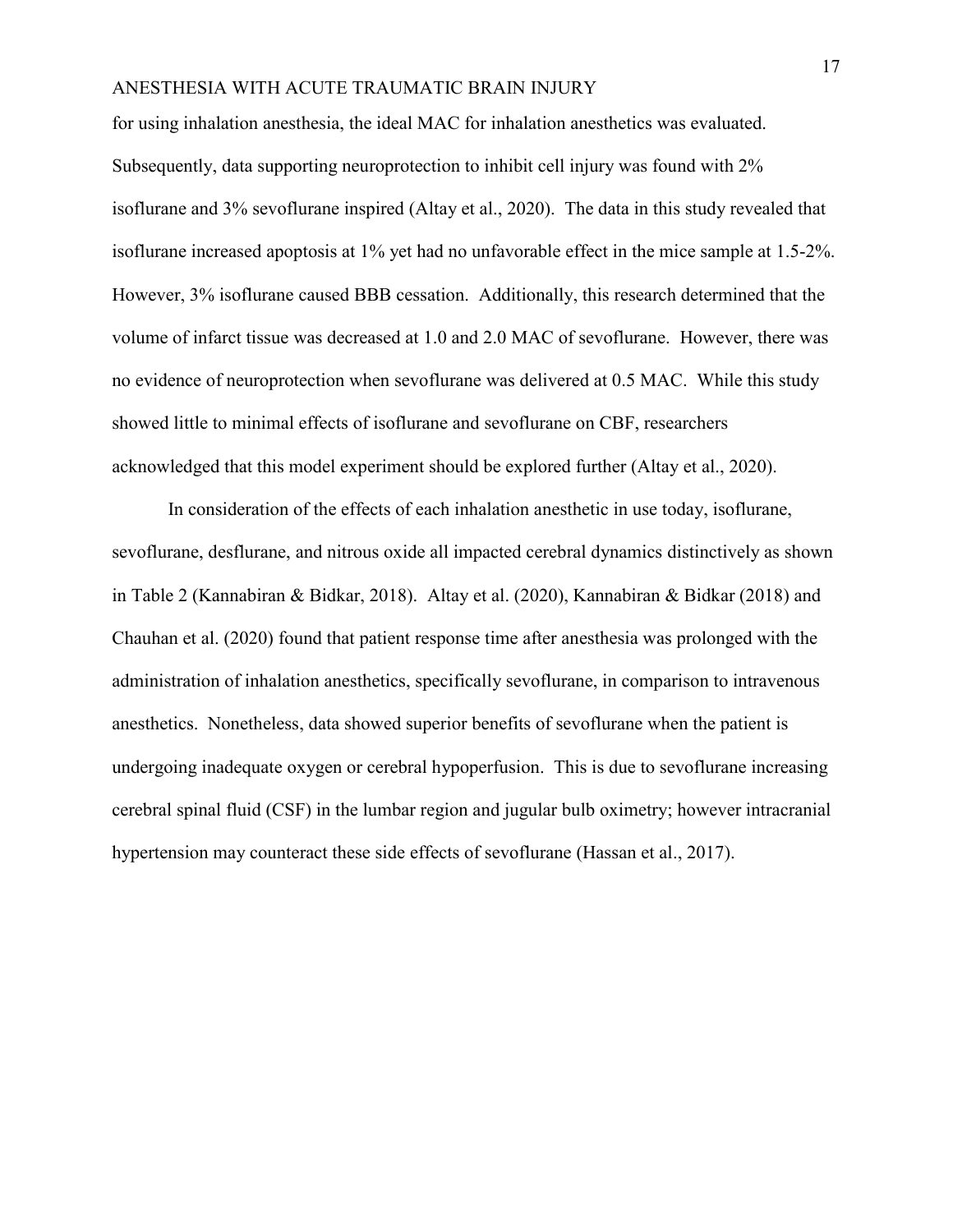#### **Table 2**

| <b>Inhaled agents</b> | <b>MAP</b>     | <b>CBF</b>                         | <b>CPP</b> | <b>ICP</b>     | CMRO <sub>2</sub> |
|-----------------------|----------------|------------------------------------|------------|----------------|-------------------|
| <b>Isoflurane</b>     | ⇓⇓             |                                    | ⇓⇓         |                | ↓↓↓↓              |
| <b>Sevoflurane</b>    | ⇓⇓             |                                    |            | $0 - \uparrow$ | ⇓⇓⇓               |
| <b>Desflurane</b>     | <b>↓↓</b>      |                                    |            |                | ⇓                 |
| <b>Nitrous Oxide</b>  | $0 - \sqrt{2}$ | $\hat{\Pi}$ - $\hat{\Pi}\hat{\Pi}$ |            |                |                   |

#### *Inhalation Agent Effects on Hemodynamics*

*Note:* This table demonstrates the physiological changes collected from research data on inhalational anesthetics administered in neurosurgery procedures. Adapted from Kannabiran, N., & Bidkar, P. U. (2018). Total intravenous anesthesia in neurosurgery. *Journal of Neuroanaesthesiology and Critical Care*, *5*(03), 141-149.

While safe anesthetic management for these patients is challenging, the use of inhalation anesthetics has shown beneficial evidence of neuroprotective mechanisms that warrant additional research. The research is emerging, and the arising quality data demonstrate important considerations for the anesthesia provider. In fact, short durations of xenon gas have revealed advantages for patients to regain cognition, reduce neurological damage, and improve rates of survival. As an NMDA receptor agonist, xenon is thought to inactivate agitated receptors in the brain that become hyperactivated from TBI (Common anesthetic, 2019). However, more research is necessary to evaluate the safety administration for these patients.

#### **Literature Limitations and Strengths**

As each study provided quality data and evidence-based research to guide anesthetic choices for patients with acute TBI, each study had limitations within their work to be considered. Specifically, Jayakumar et al. (2021) noted that chronic neurological results were not investigated and could have impacted the data and outcomes comparing intravenous and inhalation anesthesia for a patient with an acute subdural hematoma undergoing an emergency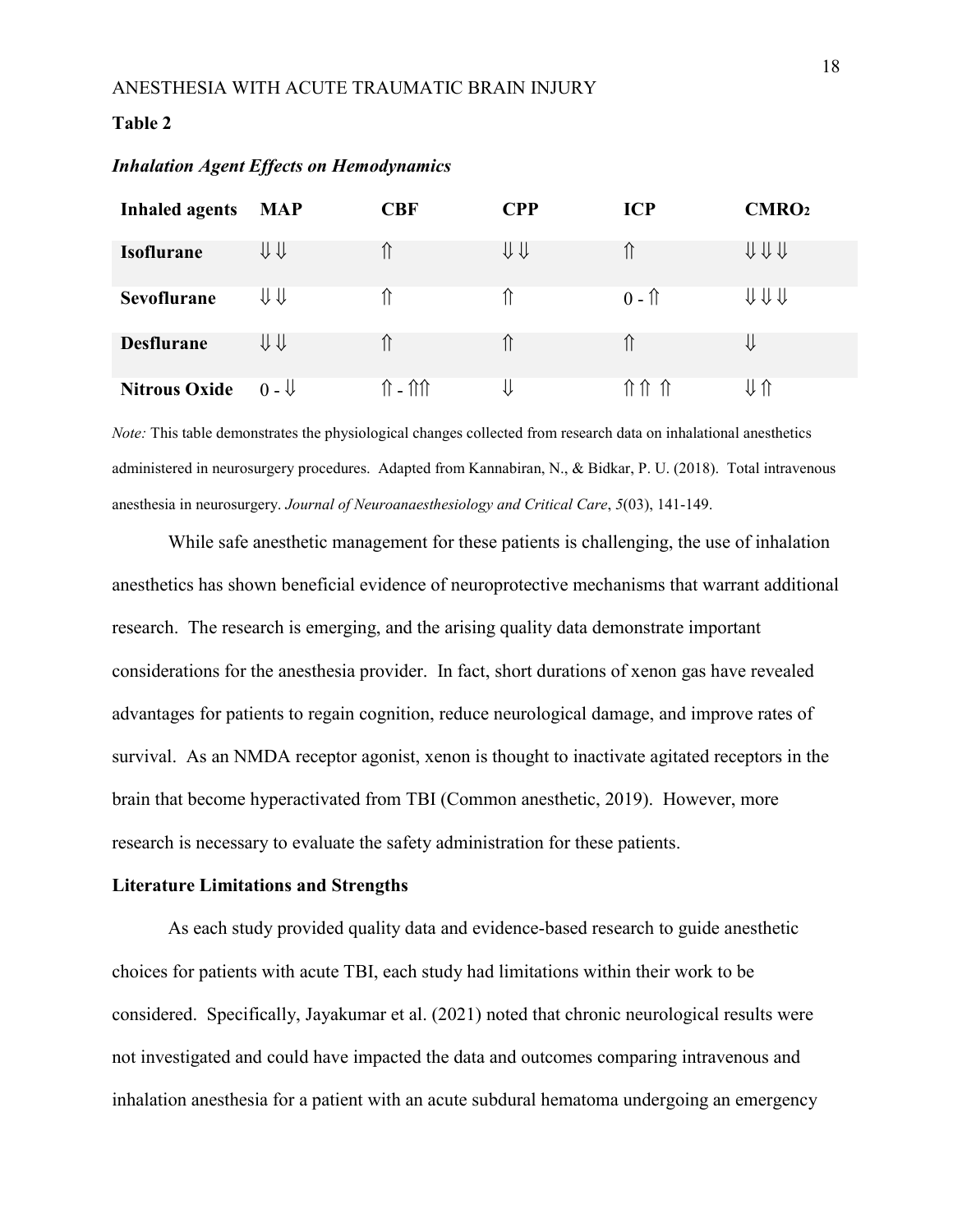craniotomy. The inclusion of chronic neurological results was also limited noted in Chauhan et al. (2020) and Hassan et al. (2017). Additionally, Jayakumar et al. (2021) disclosed data that may have been missed in their clinical report that compared the effects of sevoflurane and propofol on cerebral oxygenation with an acute TBI.

Having non-human samples and small sample sizes limited the application of the data findings and different anesthetic responses included in the studies (Jayakumar et al., 2021). However, Hausburg et al. (2020) and Capizzi et al. (2020) disclosed that the ethical limitations for human trials slow these developments, but also applied in assessing propofol's effects on TBI. Robba et al. (2021) identified that although the strength in their observational study included detailed strategies collected from large multicenter facility, the limitations were based on the study's design to be observational, restricting the data to what the facility can provide. This was noted by supplemental researchers (Abcejo et al., 2017; Kannabiran & Bidkar, 2018).

Kim et al. (2019) found that in reviewing clinical data, methodology, event reporting, and results to drug treatments, the accessibility and applicability were often inconsistent and unattainable to assess. Hassan et al. (2017) found limitations that their study did not consider the impact of preoperative patient management, such as hyperosmolar, barbiturate, and cerebral hemodynamic management. Carney et al. (2017) provided BTF guidelines that suggested limited data in some areas to make recommendations for TBI, specifically, accessing quality randomized-controlled trials.

According to Kim et al. (2019), minimal quality research was available to determine the best medicinal options for patients with TBI. In fact, this was found in searching for quality articles to include in this review which suggests the need for additional research for anesthesia management of acute TBI. According to Bhattacharya and Maung (2016), equipment quality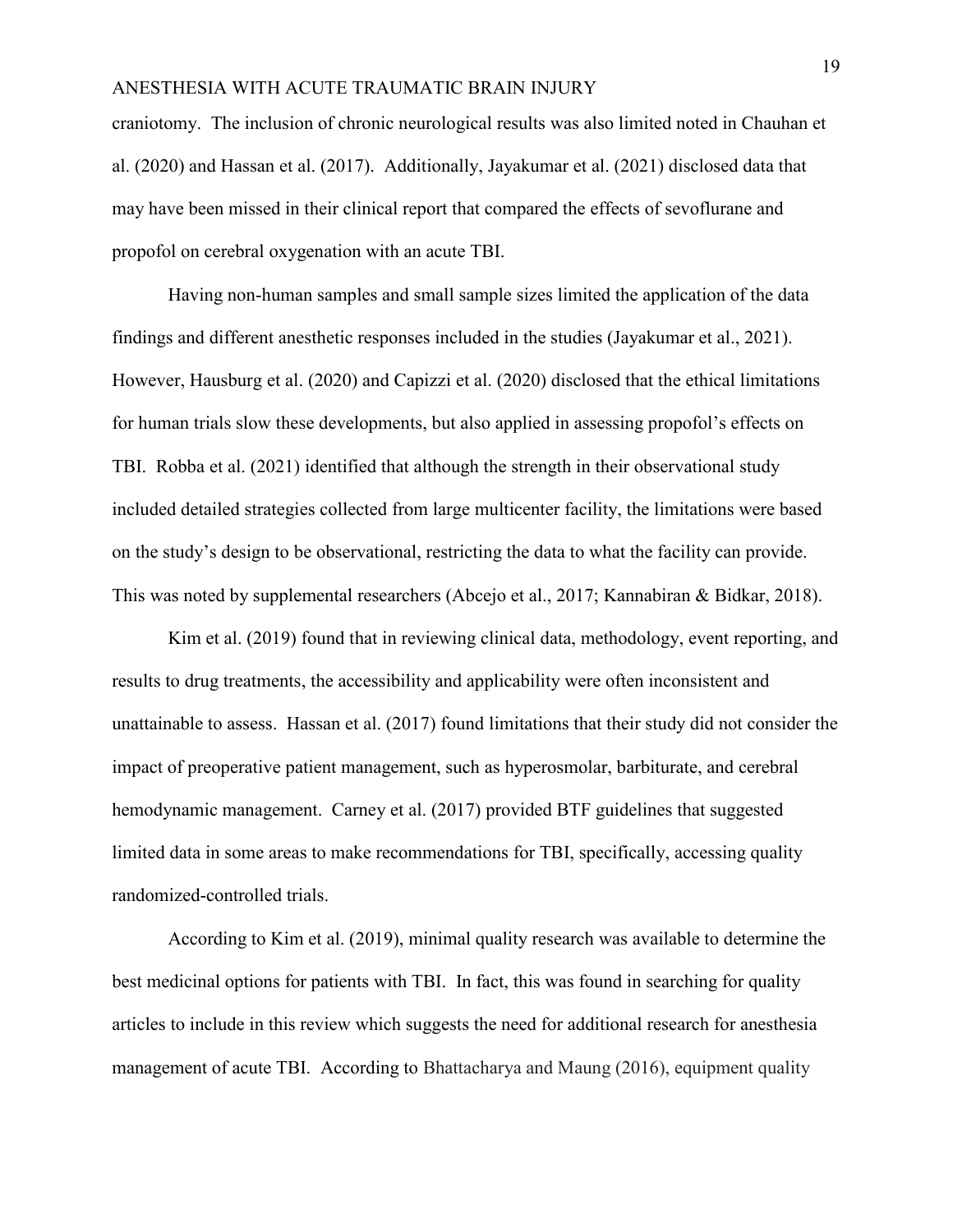and data limited the research findings, specifically jugular venous oximetry. Further deficits included some of the supportive data included in the determination of anesthesia for patients with TBI who presented questions and limitations. It is unclear why this source of data was included in their study with these presented concerns.

Nonetheless, the validity of the sources used for this review was thoroughly assessed and quality references were used in each article or book. Robba et al. (2021) expanded their research across the world and included different regions, cultures, incomes, and varying health issues to assess the effects of mechanical ventilation on TBI patients. Additionally, seven articles included data support from the Cochrane Library database considered to be the gold standard of evidence-based research (Adams et al., 2017; Bhattacharya & Maung, 2016; Jayakumar et al., 2021; Kannabiran & Bidkar, 2018; Kim et al., 2019; Madsen et al., 2021; Vella et al., 2017). Kim et al. (2019) included in this research, had two independent data extractors, and utilized the AMSTAR rating scale to assess the quality of the systematic reviews used in their study to maintain strength to their research. Madsen et al. (2021) utilized this quality research profile and used Trial Sequential Analysis, the GRADE methodology, and the associated eight-step assessment to strengthen their research. Consequently, the foundation of each research article utilized in this review was determined to be sufficient to support the data.

#### **Conclusion**

Although there is expanding research that both inhalational and intravenous anesthetics share risks and benefits to manage patients with an acute TBI, there are distinct differences that separate them and should be considered when administering anesthesia. While research around inhalational anesthetics has shown promising evidence of neuroprotection and considerable reduction in secondary injuries, the lack of adequate brain relaxation and challenging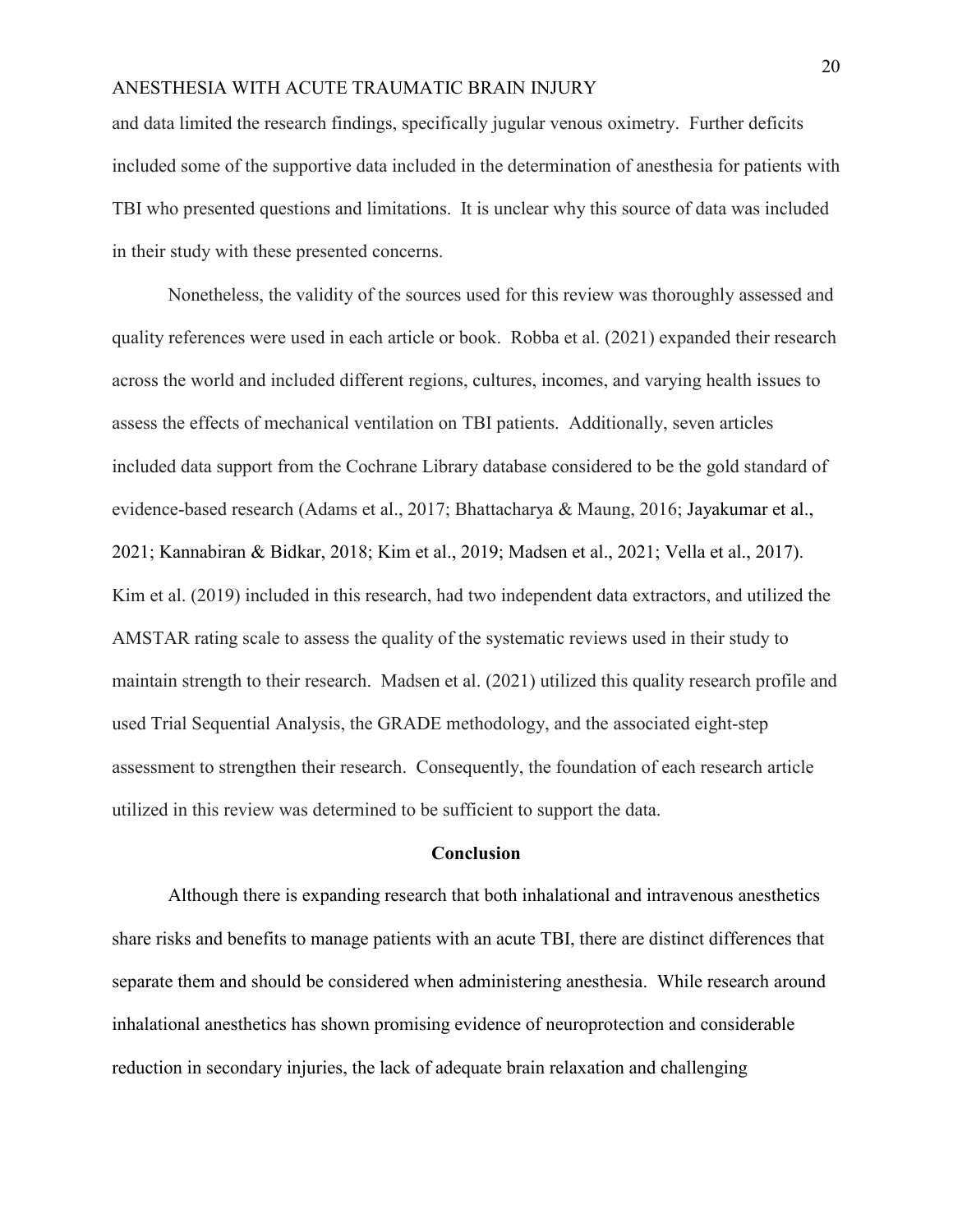intraoperative assessments can increase the risk for patients with TBI for chronic effects and poor consequences. The data included in these studies supported that each method could provide an acceptable balance of hemodynamics when used appropriately, the overall presentation and effects on the patients favored TIVA. Additionally, the negative impacts on cerebral physiology were slightly more detrimental utilizing inhalational anesthetics alone (Kannabiran & Bidkar, 2018). While it is apparent that a multimodal anesthetic approach using adjunct medications can provide optimal stability during the intraoperative period, TIVA exhibited data a delicate balance of anesthesia and hemodynamics to ease the effects of surgical stimulation and accelerate the restoration in neurological function (Bhattacharya & Maung, 2016). In comparison, TIVA was found to reduce ICP, provide brain relaxation, reduce excitatory receptors, and protect CPP better than studies involving inhalation anesthetics.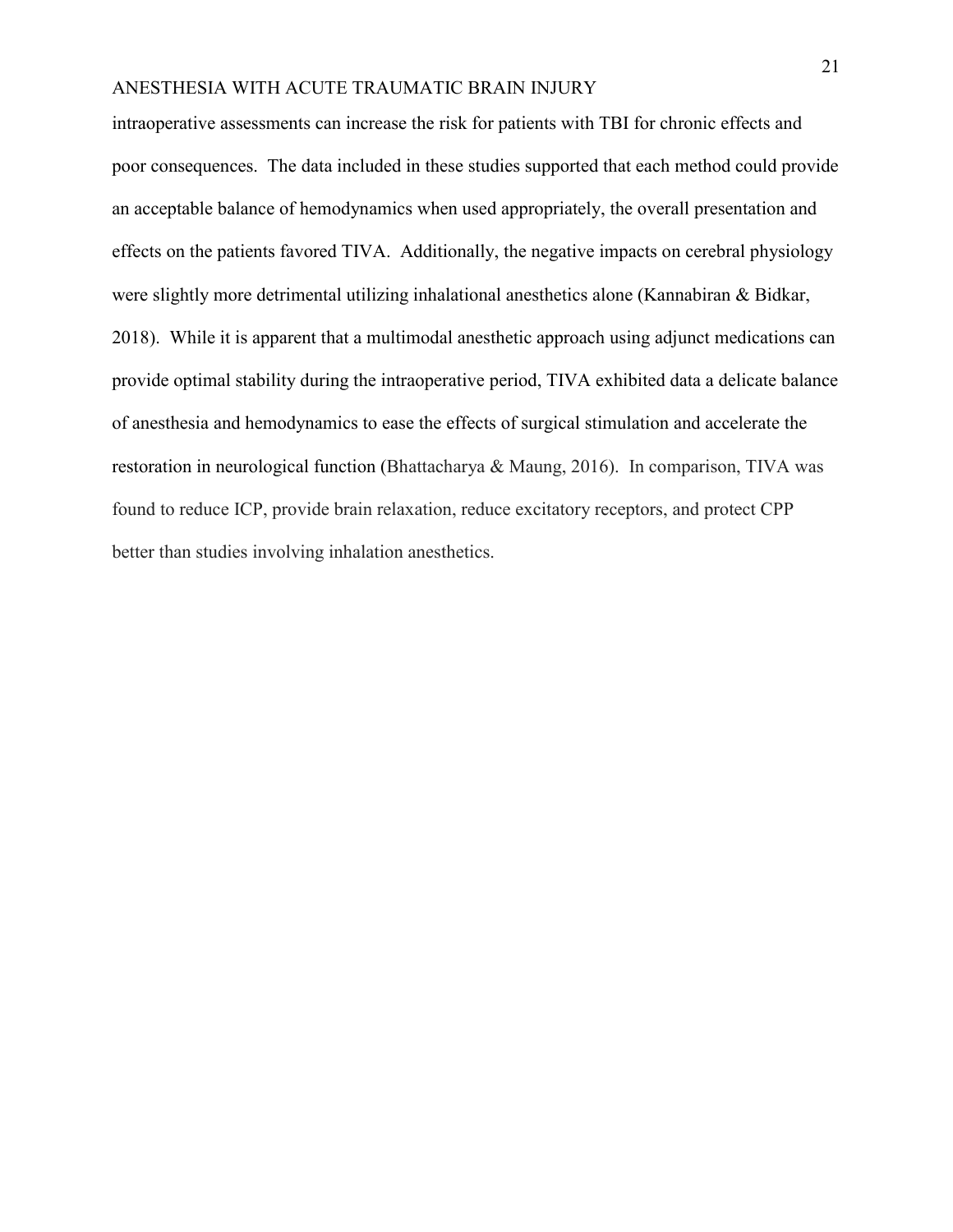#### **References**

Abcejo, A. S., Savica, R., Lanier, W. L., & Pasternak, J. J. (2017). Exposure to surgery and anesthesia after concussion due to mild traumatic brain injury. *Mayo Clinic Proceedings*, *92*(7), 1042–1052. https://doiorg.une.idm.oclc.org/10.1016/j.mayocp.2017.03.012

Adams, S. M., Conley, Y. P., Wagner, A. K., Jha, R. M., Clark, R. S. B., Poloyac, S. M., Kochanek, P. M., & Empey, P. E. (2017). The pharmacogenomics of severe traumatic brain injury. *Pharmacogenomics, 18(15),* 1413-1413–1425. http://dx.doi.org/10.2217/pgs-2017-0073

- Altay, O., Suzuki, H., Altay, B. N., Calisir, V., Tang, J., & Zhang, J. H. (2020). Isoflurane versus sevoflurane for early brain injury and expression of sphingosine kinase 1 after experimental subarachnoid hemorrhage. *Neuroscience letters, 733,* 135142. https://doi.org/10.1016/j.neulet.2020.135142
- Bhattacharya, B., & Maung, A. A. (2016). Anesthesia for patients with traumatic brain injuries. *Anesthesiology clinics, 34(4),* 747–759. https://doi.org/10.1016/j.anclin.2016.06.009
- Capizzi, A., Woo, J., & Verduzco-Gutierrez, M. (2020). Traumatic brain injury: An overview of epidemiology, pathophysiology, and medical management. *The Medical Clinics of North America*, *104*(2), 213–238. https://doi-org.une.idm.oclc.org/10.1016/j.mcna.2019.11.001
- Carney, N., Totten, A. M., O'Reilly, C., Ullman, J. S., Hawryluk, G. W., Bell, M. J., Bratton, S. L., Chesnut, R., Harris, O. A., Kissoon, N., Rubiano, A. M., Shutter, L., Tasker, R. C., Vavilala, M.S., Wilberger, J., Wright, D.W., & Ghajar, J. (2017). Guidelines for the management of severe traumatic brain injury. *Neurosurgery*, *80*(1), 6-15.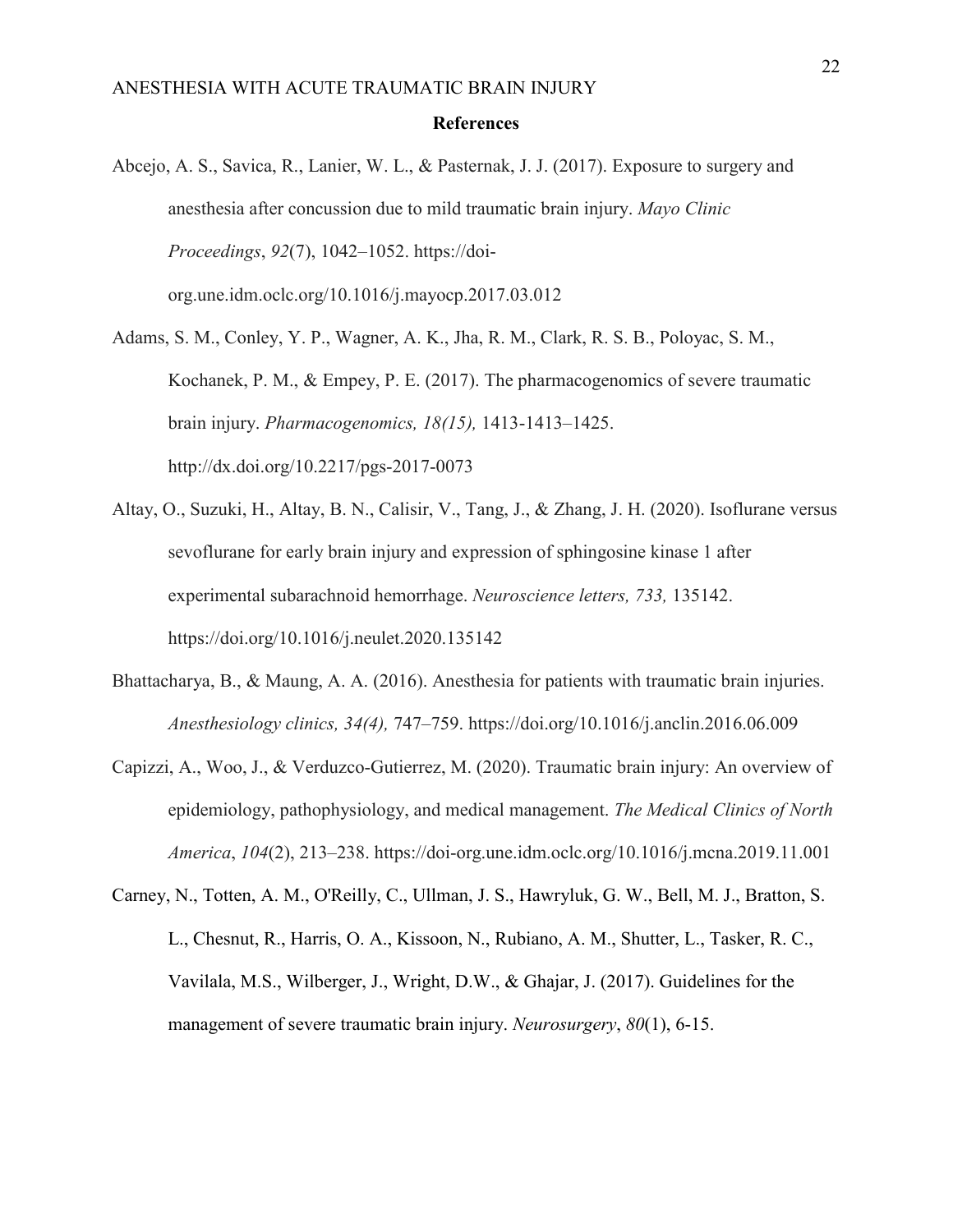- Chauhan, R., Panda, N., Bhagat, H., Bharti, N., Luthra, A., Soni, S., Kaloria, N., Salunke, P., Bhaire, V., & Bloria, S. (2020). Comparison of propofol and sevoflurane on cerebral oxygenation using juglar venous oximetery (SjVo[sub]2) in patients undergoing surgery for traumatic brain injury. *Asian Journal of Neurosurgery, 15*(3), 614. https://link.gale.com/apps/doc/A634275898/HRCA?u=bidd97564&sid=summon&xid=25 e7863
- Common anesthetic prevents long-term injury after TBI. (2019). *Laboratory Equipment,* https://une.idm.oclc.org/login?url=https://www.proquest.com/tradejournals/common-anesthetic-prevents-long-term-injury-after/docview/2237408661/se-2?accountid=12756
- Georges, A. & Das, J. M. (2022). Traumatic Brain Injury. In *StatPearls.* StatPearls Publishing.
- Godoy, D. A., Badenes, R., Pelosi, P., & Robba, C. (2021). Ketamine in acute phase of severe traumatic brain injury "an old drug for new uses?". Critical Care, 25, 1-7. http://dx.doi.org/10.1186/s13054-020-03452-x
- Hassan, W., Nasir, Y. M., Zaini, R., & Shukeri, W. (2017). Target-controlled infusion propofol versus sevoflurane anaesthesia for emergency traumatic brain surgery: Comparison of the outcomes. *The Malaysian Journal of Medical Sciences:MJMS*, *24*(5), 73–82. https://doiorg.une.idm.oclc.org/10.21315/mjms2017.24.5.8
- Hausburg, M. A., Banton, K. L., Roman, P. E., Salgado, F., Baek, P., Waxman, M. J., Tanner, A., Yoder, J., & Bar-Or, D. (2020). Effects of propofol on ischemia-reperfusion and traumatic brain injury. *Journal of Critical Care, 56*, 281-287. http://dx.doi.org/10.1016/j.jcrc.2019.12.021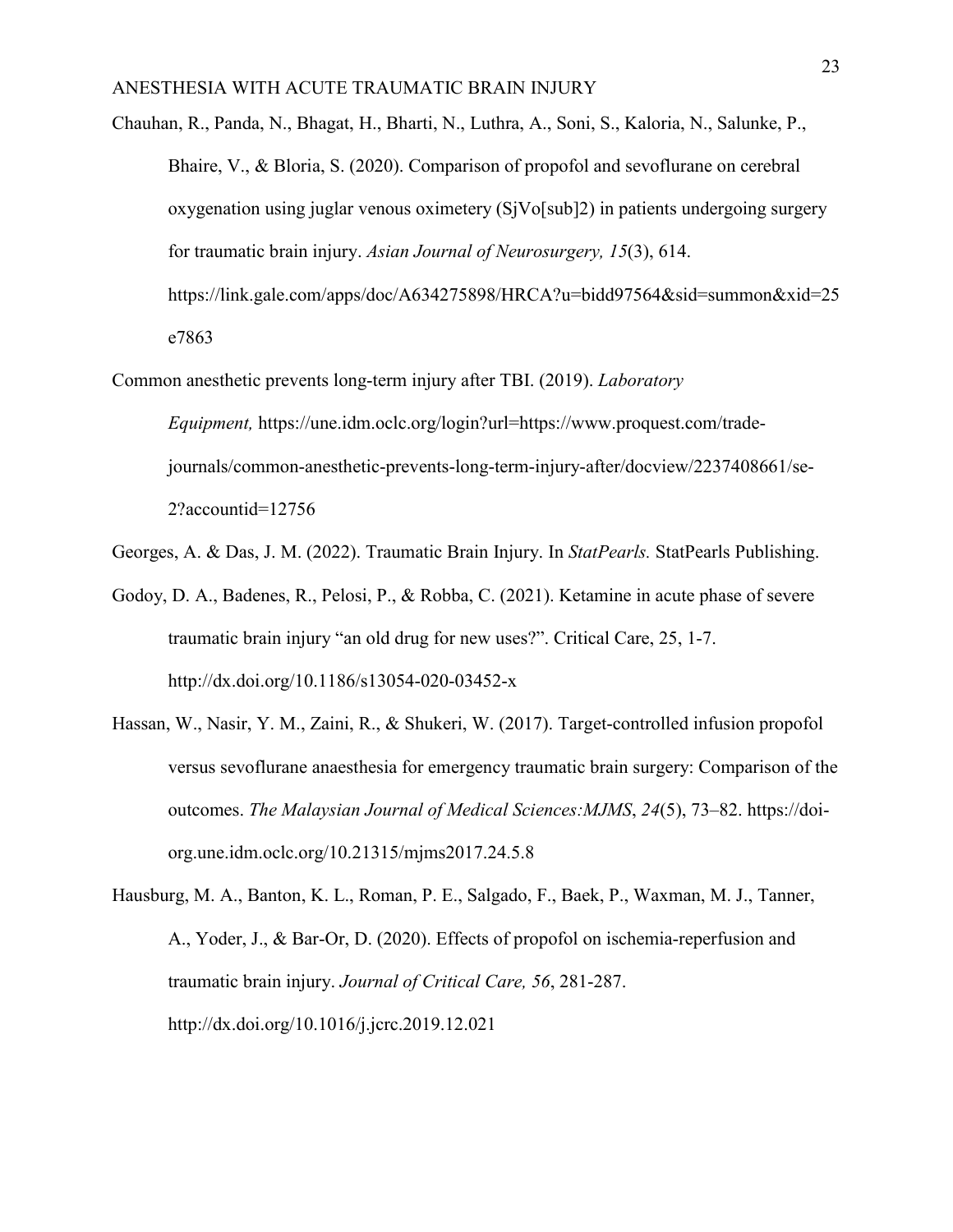- Jayakumar, P., Bidkar, P. U., Anusha, C., Ankita, D., Swaminathan, S., Sethuramachandran, A., & Ramesh, A. S. (2021). Comparison of total intravenous anesthesia vs. inhalational anesthesia on brain relaxation, intracranial pressure, and hemodynamics in patients with acute subdural hematoma undergoing emergency craniotomy: A randomized control trial. *European Journal of Trauma and Emergency Surgery, 47*(3), 831-837. http://dx.doi.org/10.1007/s00068-019-01249-4
- Jayaraman, K., Liu, M., Zipfel, G. J., & Athiraman, U. (2021). Sevoflurane and desflurane exposures following aneurysmal subarachnoid hemorrhage confer multifaceted protection against delayed cerebral ischemia. *Biomedicines, 9(7),* 820. https://doi.org/10.3390/biomedicines9070820
- Kannabiran, N., & Bidkar, P. U. (2018). Total intravenous anesthesia in neurosurgery. *Journal of Neuroanaesthesiology and Critical Care*, *5*(03), 141-149.
- Khormi, Y. H., Senthilselvan, A., O'kelly, C., & Zygun, D. (2020). Adherence to brain trauma foundation guidelines for intracranial pressure monitoring in severe traumatic brain injury and the effect on outcome: A population-based study. *Surgical Neurology International, 11,* 1–7. https://doi-org.une.idm.oclc.org/10.25259/SNI\_123\_2020
- Kim, S., Mortera, M., Hu, X., Krishnan, S., Hoffecker, L., Herrold, A., Terhorst, L., King, L., Machtinger, J., Zumsteg, J. M., Negm, A., & Heyn, P. (2019). Overview of pharmacological interventions after traumatic brain injuries: impact on selected outcomes. *Brain Injury, 33(4),* 442–455. https://doi.org/10.1080/02699052.2019.1565896
- Madsen, F. A., Andreasen, T. H., Lindschou, J., Gluud, C., & Møller, K. (2021). Ketamine for critically ill patients with severe acute brain injury: Protocol for a systematic review with